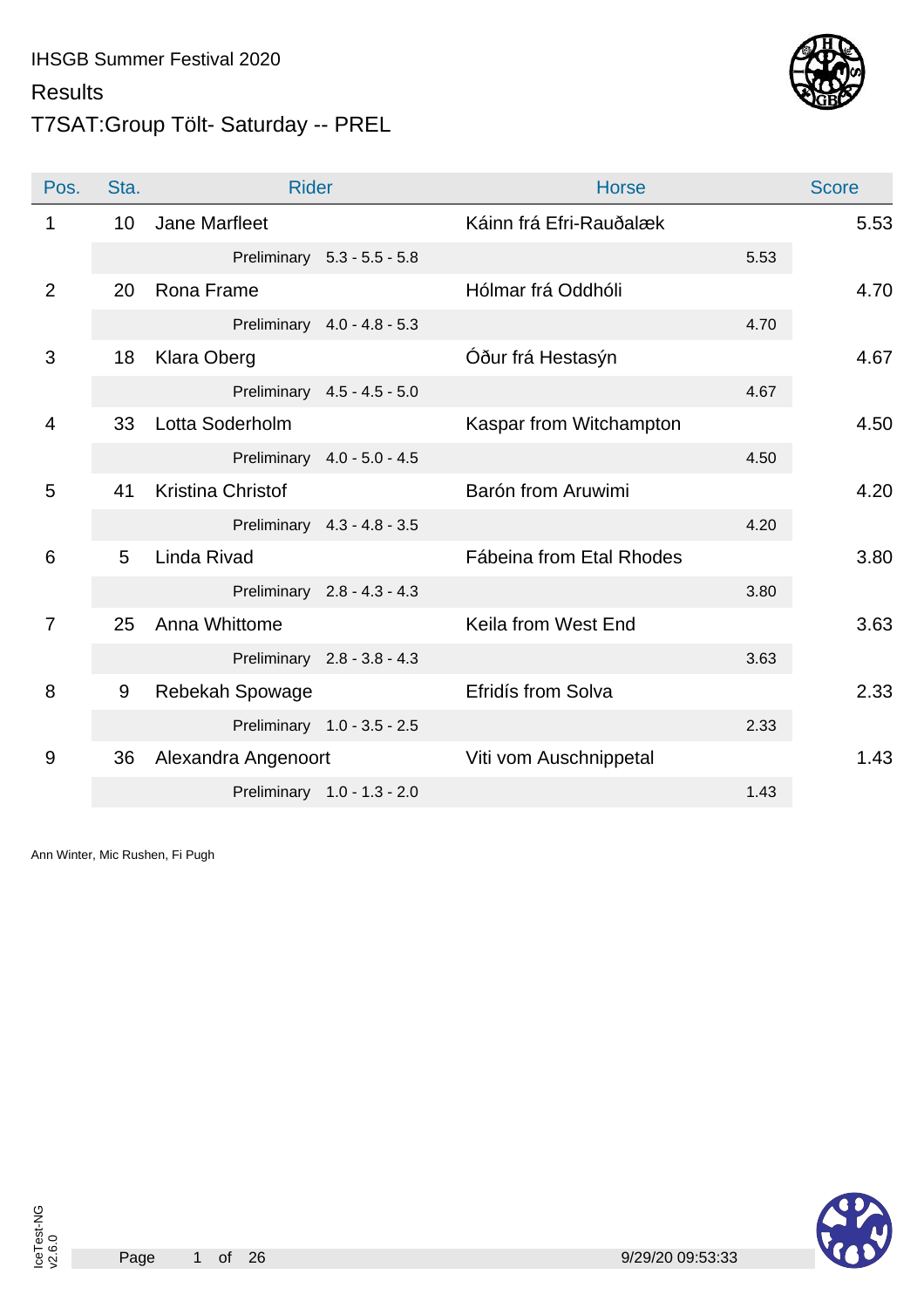## T1SAT:Individual Tölt - Saturday -- PREL



| Pos.           | Sta.        | <b>Rider</b>           | <b>Horse</b>                    |      | <b>Score</b> |
|----------------|-------------|------------------------|---------------------------------|------|--------------|
| 1              | 29          | Jemimah Adams          | Kolbeinn frá Efri-Rauðalæk      |      | 6.50         |
|                |             | Preliminary 6.5 - 6.5  |                                 | 6.50 |              |
| 2              | 38          | Marie Lichtenegger     | Diljá frá Árbakka               |      | 6.35         |
|                |             | Preliminary 6.2 - 6.5  |                                 | 6.35 |              |
| 3              | 3           | Nadine Kunkel          | Kjarkur frá Efri-Rauðalæk       |      | 6.05         |
|                |             | Preliminary 6.3 - 5.8  |                                 | 6.05 |              |
| $\overline{4}$ | 12          | <b>Mike Adams</b>      | Kafteinn frá Kommu              |      | 6.00         |
|                |             | Preliminary 6.0 - 6.0  |                                 | 6.00 |              |
| 5              | $\mathbf 1$ | Fi Pugh                | Radíus fra Stall Øvstedal       |      | 5.75         |
|                |             | Preliminary 5.7 - 5.8  |                                 | 5.75 |              |
| 6              | 31          | <b>Harriet Vincent</b> | Rispa frá Kálfholti             |      | 4.15         |
|                |             | Preliminary 3.8 - 4.5  |                                 | 4.15 |              |
| $\overline{7}$ | 34          | <b>Karen Smith</b>     | Jörð frá Kjarnholtum I          |      | 2.20         |
|                |             | Preliminary 1.7 - 2.7  |                                 | 2.20 |              |
|                | 4           | Nadine Kunkel          | Neisti frá Strandarhjáleigu     |      |              |
|                | 37          | Imogen Cooper          | <b>Balthasar vom Geierkogel</b> |      |              |

Ann Winter, Mic Rushen



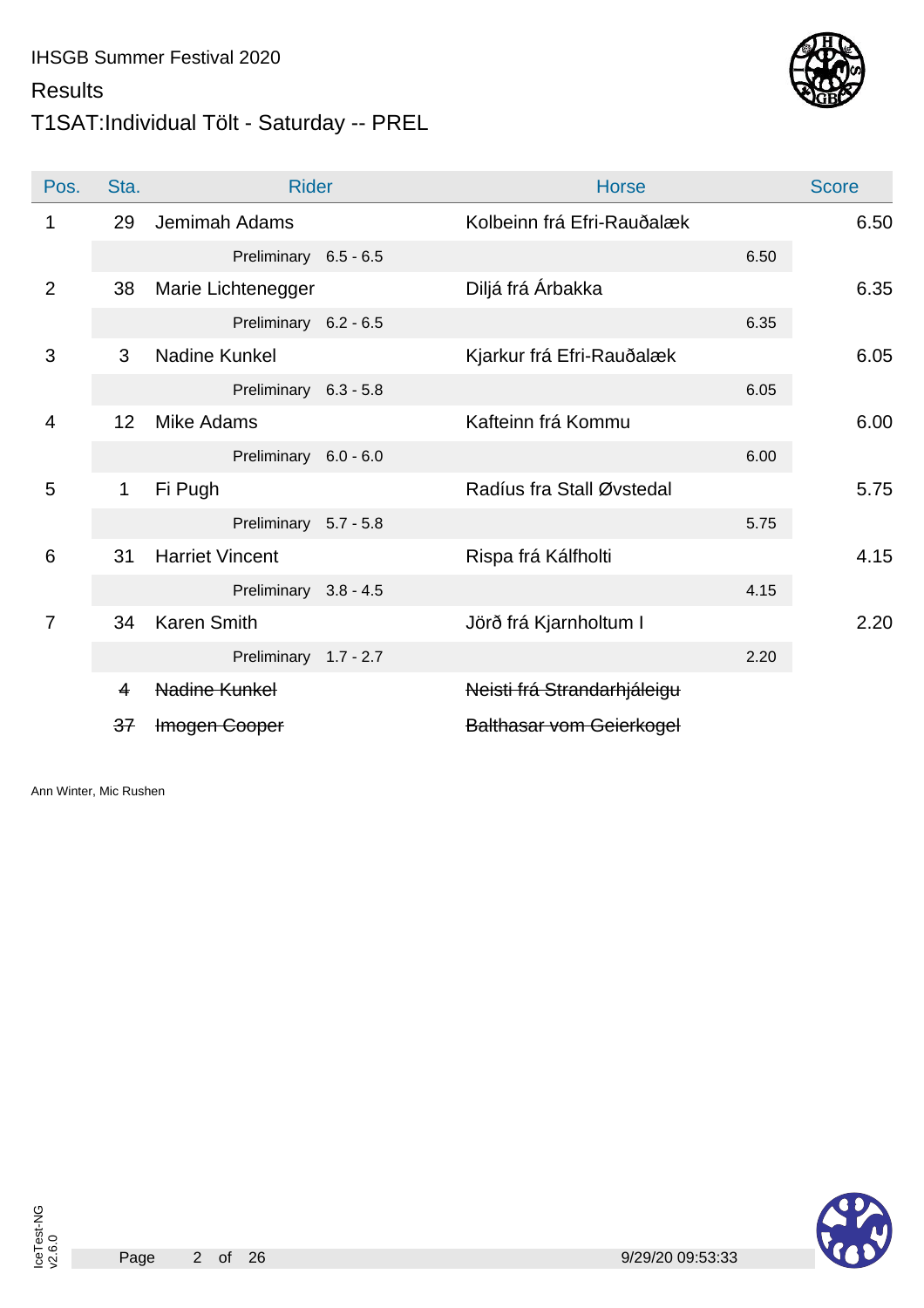### T5SAT:Group Tölt - Saturday -- PREL

![](_page_2_Picture_3.jpeg)

| Pos. | Sta.           | <b>Rider</b>                |                   | <b>Horse</b>                   |      | <b>Score</b> |
|------|----------------|-----------------------------|-------------------|--------------------------------|------|--------------|
|      | $\overline{2}$ | Nadine Kunkel               |                   | Sveipur from Ashdown Forest    |      | 5.27         |
|      |                | Preliminary                 | $5.5 - 5.3 - 5.0$ |                                | 5.27 |              |
| 2    | 16             | Cristina Edwards            |                   | Þokkadís frá Hrafnkelsstöðum 1 |      | 5.03         |
|      |                | Preliminary 4.8 - 5.3 - 5.0 |                   |                                | 5.03 |              |
| 3    | 26             | Philippa Pringle            |                   | Sökkull frá Efri-Rauðalæk      |      | 4.93         |
|      |                | Preliminary 4.3 - 5.5 - 5.0 |                   |                                | 4.93 |              |
| 4    | 32             | Rebecca Hughes              |                   | Barón frá Holtsmúla 1          |      | 4.70         |
|      |                | Preliminary                 | $4.3 - 4.5 - 5.3$ |                                | 4.70 |              |

![](_page_2_Picture_9.jpeg)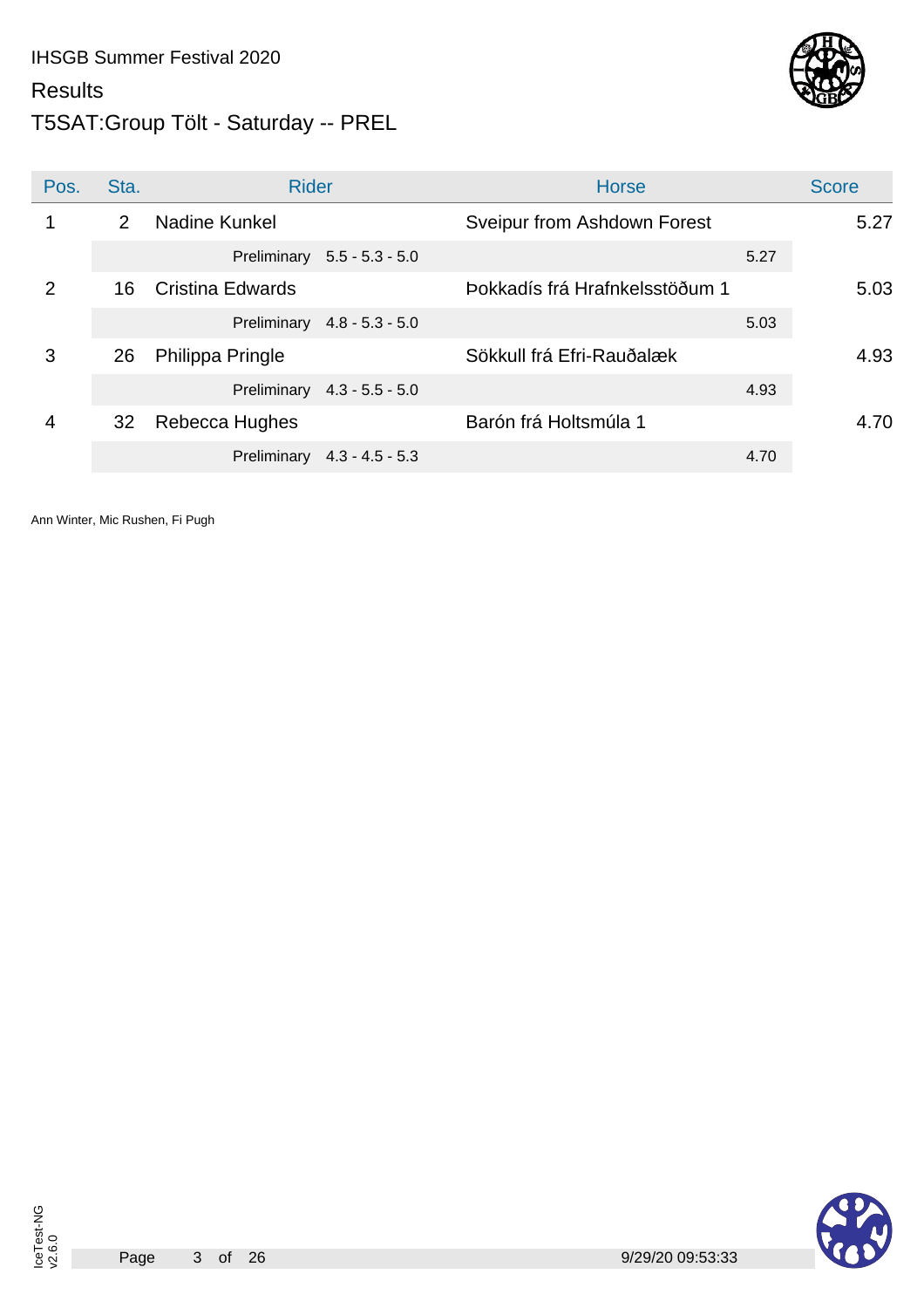### T6SAT:Group Loose Rein Tölt - Saturday -- PREL

![](_page_3_Picture_3.jpeg)

| Pos. | Sta. | <b>Rider</b>             |                             | <b>Horse</b>              |      | <b>Score</b> |
|------|------|--------------------------|-----------------------------|---------------------------|------|--------------|
| 1    | 20   | Rona Frame               |                             | Hólmar frá Oddhóli        |      | 5.10         |
|      |      |                          | Preliminary 4.8 - 5.0 - 5.5 |                           | 5.10 |              |
| 2    | 17   | Robyn Philpott           |                             | Tindur frá Kálfhóli 2     |      | 4.37         |
|      |      |                          | Preliminary 4.3 - 5.8 - 3.0 |                           | 4.37 |              |
| 3    | 7    | <b>Catherine Holland</b> |                             | Svipur from Siamber Wen   |      | 4.00         |
|      |      |                          | Preliminary 2.5 - 5.0 - 4.5 |                           | 4.00 |              |
| 4    | 28   | Martine Bye-Duke         |                             | Lois from Siamber Wen     |      | 3.77         |
|      |      |                          | Preliminary 3.0 - 4.3 - 4.0 |                           | 3.77 |              |
| 5    | 9    | Rebekah Spowage          |                             | <b>Efridís from Solva</b> |      | 2.60         |
|      |      |                          | Preliminary 1.3 - 4.0 - 2.5 |                           | 2.60 |              |
|      | 35   |                          |                             | <del>Tinna</del>          |      |              |

![](_page_3_Picture_6.jpeg)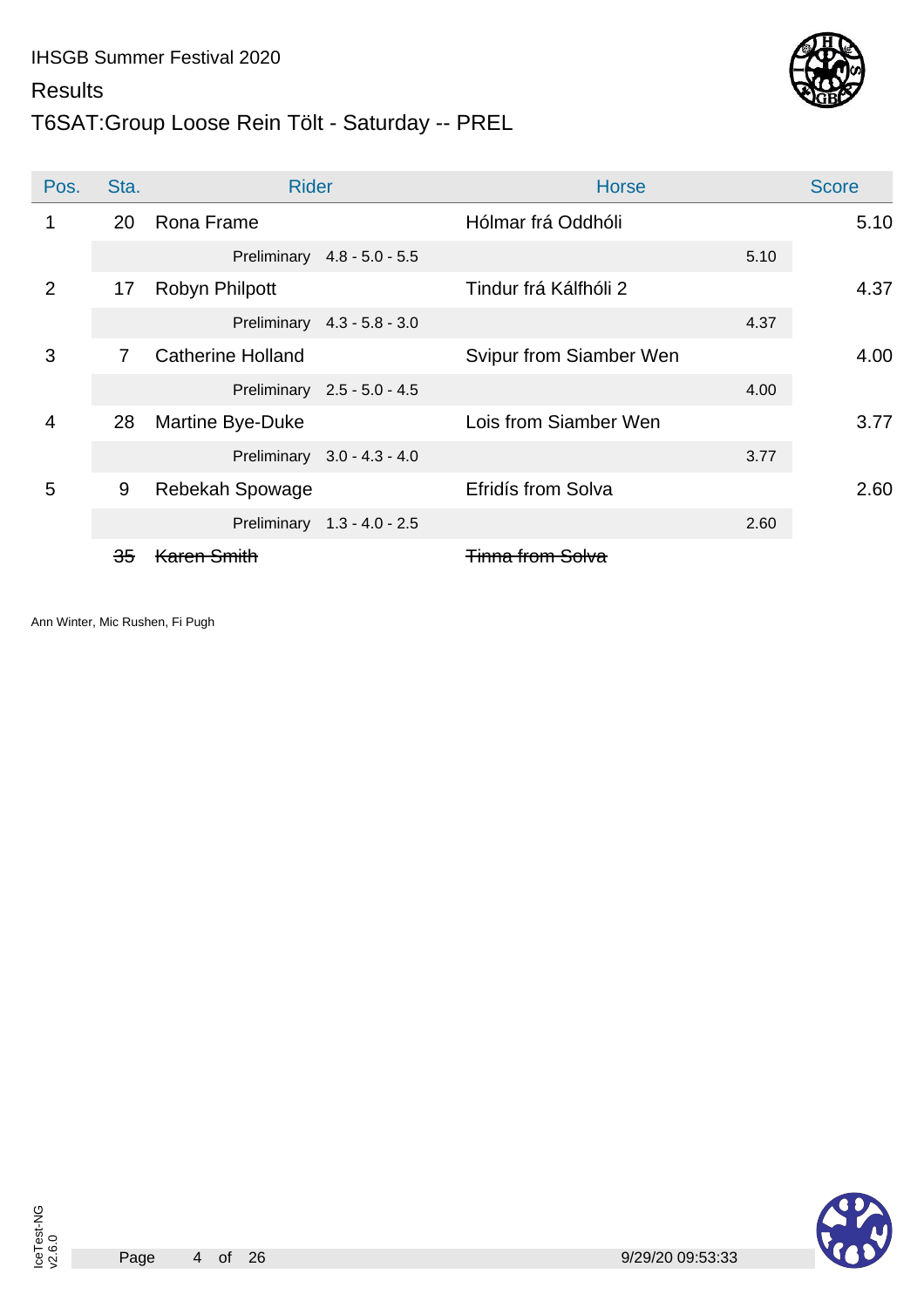### T8SAT:Group Tölt -Saturday -- PREL

![](_page_4_Picture_3.jpeg)

| Pos.           | Sta.      | <b>Rider</b>             |                             | <b>Horse</b>             |      | <b>Score</b> |
|----------------|-----------|--------------------------|-----------------------------|--------------------------|------|--------------|
| 1              | 33        | Lotta Soderholm          |                             | Kaspar from Witchampton  |      | 5.43         |
|                |           |                          | Preliminary 5.0 - 5.8 - 5.5 |                          | 5.43 |              |
| 1              | 41        | <b>Kristina Christof</b> |                             | Barón from Aruwimi       |      | 5.43         |
|                |           |                          | Preliminary 4.8 - 6.0 - 5.5 |                          | 5.43 |              |
| 3              | 39        | Marie Lichtenegger       |                             | Beyla vom Vindstaðir     |      | 5.27         |
|                |           |                          | Preliminary 5.3 - 5.5 - 5.0 |                          | 5.27 |              |
| $\overline{4}$ | 18        | <b>Klara Oberg</b>       |                             | Óður frá Hestasýn        |      | 4.20         |
|                |           |                          | Preliminary 3.8 - 4.8 - 4.0 |                          | 4.20 |              |
| 5              | 27        | <b>Harriet Bye</b>       |                             | Maístjarna from Solva    |      | 4.10         |
|                |           |                          | Preliminary 3.0 - 5.0 - 4.3 |                          | 4.10 |              |
| 6              | 9         | Rebekah Spowage          |                             | Efridís from Solva       |      | 2.83         |
|                |           |                          | Preliminary 1.5 - 4.0 - 3.0 |                          | 2.83 |              |
|                | 24        | <b>Hazel Poulton</b>     |                             | Skuggi from Solva        |      |              |
|                | $4\theta$ | <b>Kristina Christof</b> |                             | Valentíno vom Vindstaðir |      |              |

Ann Winter, Mic Rushen, Fi Pugh

![](_page_4_Picture_6.jpeg)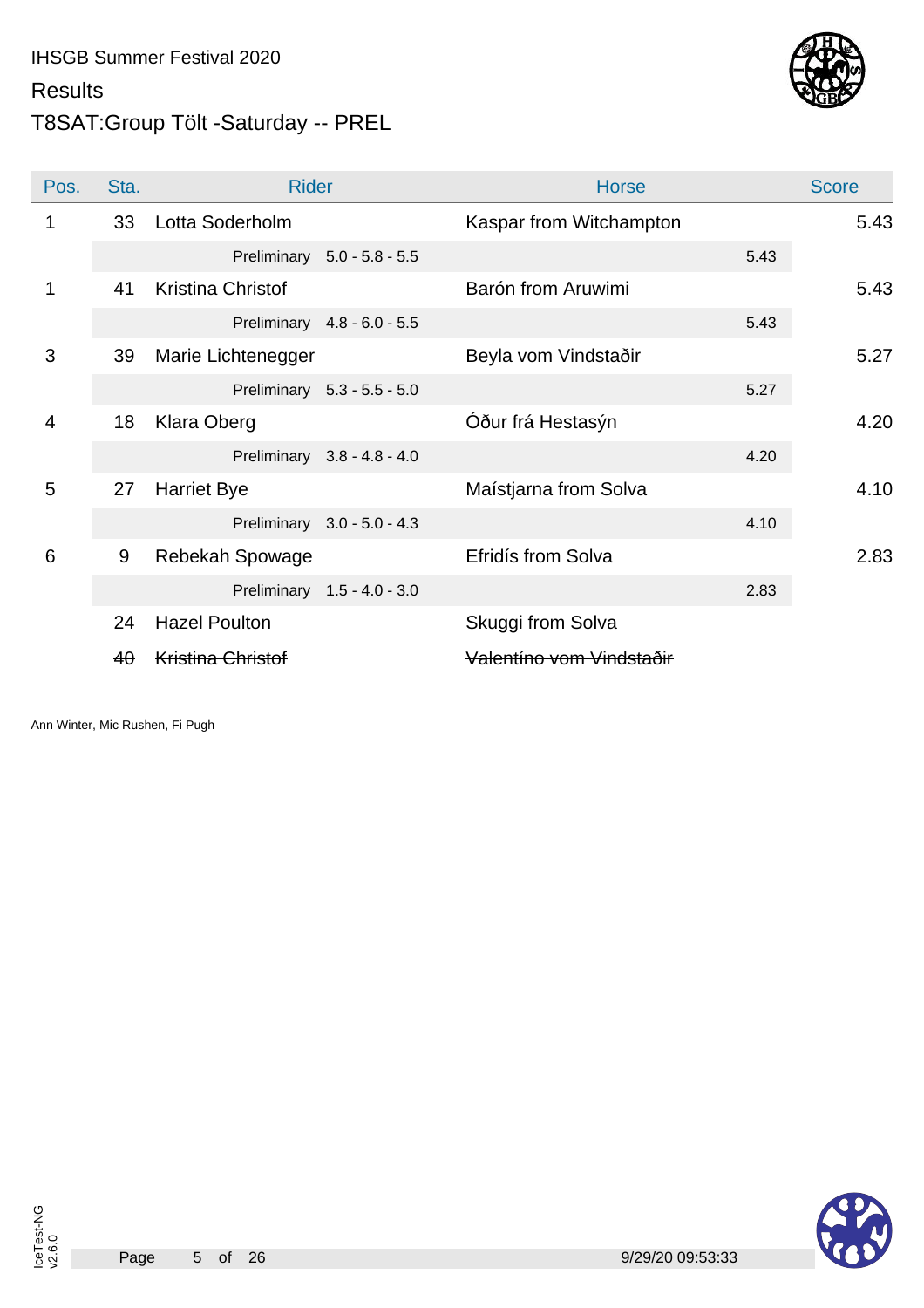## T2SAT:Individual Loose Rein Tölt - Saturday -- PREL

![](_page_5_Picture_3.jpeg)

| Pos.           | Sta.           | <b>Rider</b>       |                             | <b>Horse</b>            |      | <b>Score</b> |
|----------------|----------------|--------------------|-----------------------------|-------------------------|------|--------------|
| 1              | 30             | Jemimah Adams      |                             | Skírnir frá Skipaskaga  |      | 7.47         |
|                |                |                    | Preliminary 7.6 - 7.0 - 7.8 |                         | 7.47 |              |
| $\overline{2}$ | 13             | Mike Adams         |                             | Háfeti frá Hurðarbaki   |      | 5.97         |
|                |                |                    | Preliminary 5.9 - 5.9 - 6.1 |                         | 5.97 |              |
| 3              | 14             | Freija Glansdorp   |                             | Ljóri frá Efri-Rauðalæk |      | 5.93         |
|                |                |                    | Preliminary 5.8 - 5.9 - 6.1 |                         | 5.93 |              |
| 4              | 6              | Kathryn Wogan      |                             | Fjölnir frá Eyri        |      | 5.80         |
|                |                |                    | Preliminary 5.3 - 6.1 - 6.0 |                         | 5.80 |              |
| 5              | 32             | Rebecca Hughes     |                             | Barón frá Holtsmúla 1   |      | 4.97         |
|                |                |                    | Preliminary 4.8 - 4.8 - 5.3 |                         | 4.97 |              |
| 6              | 8              | <b>Torben Rees</b> |                             | Stapi frá Búlandi       |      | 4.77         |
|                |                |                    | Preliminary 3.8 - 5.4 - 5.1 |                         | 4.77 |              |
|                | $\overline{f}$ | Catherine Holland  |                             | Svipur from Siamber Wen |      |              |
|                | $+$            | Mike Adams         |                             | Símon frá Efri-Rauðalæk |      |              |

Ann Winter, Mic Rushen, Fi Pugh

![](_page_5_Picture_6.jpeg)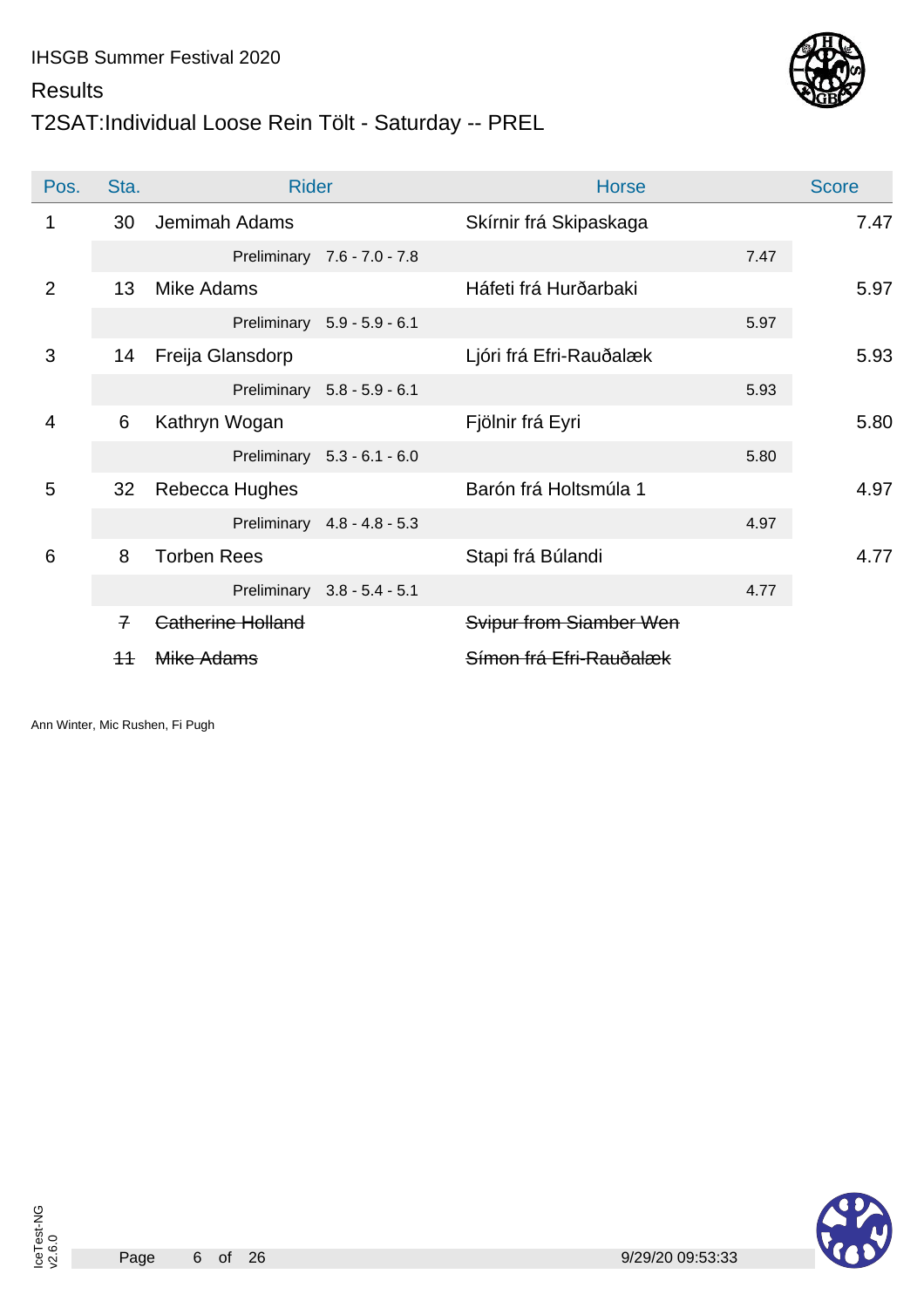## IHSGB Summer Festival 2020 **Results** TT1:Track and Trail -- FIN

![](_page_6_Picture_1.jpeg)

| Pos. | Sta.           | <b>Rider</b>             | <b>Horse</b>            |     | <b>Score</b> |
|------|----------------|--------------------------|-------------------------|-----|--------------|
|      | $\overline{7}$ | <b>Catherine Holland</b> | Svipur from Siamber Wen |     | 8.0          |
|      |                | Countryside 8.0          |                         | 8.0 |              |
| 2    | 9              | Rebekah Spowage          | Efridís from Solva      |     | 7.5          |
|      |                | Countryside 7.5          |                         | 7.5 |              |
| 3    | 27             | <b>Harriet Bye</b>       | Maístjarna from Solva   |     | 7.0          |
|      |                | Countryside 7.0          |                         | 7.0 |              |
|      | $4\theta$      | Jane Marfleet            | Káinn frá Efri-Rauðalæk |     |              |
|      | $+5$           | <b>Richard Gledhill</b>  | Dúna from Highbridge    |     |              |
|      | 24             | <b>Hazel Poulton</b>     | Skuggi from Solva       |     |              |
|      | 25             | Anna Whittome            | Keila from West End     |     |              |

Mic Rushen

![](_page_6_Picture_4.jpeg)

Page

![](_page_6_Picture_6.jpeg)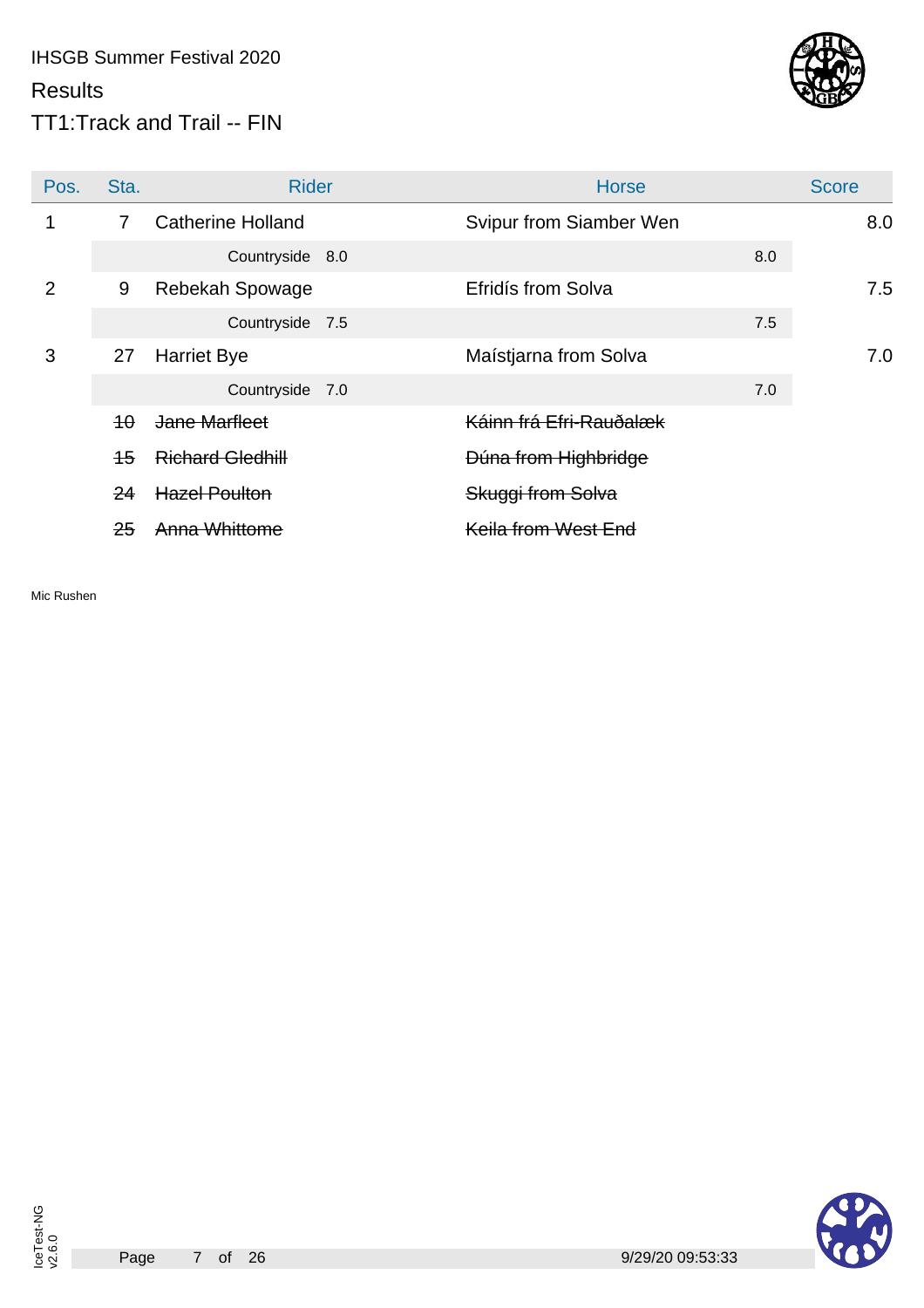#### **Results**

## F1SAT:Individual Five Gait - Saturday -- PREL

![](_page_7_Picture_3.jpeg)

| Pos. | Sta. | <b>Rider</b>          | <b>Horse</b>                       | <b>Score</b> |
|------|------|-----------------------|------------------------------------|--------------|
| 1    | 12   | Mike Adams            | Kafteinn frá Kommu                 | 6.25         |
|      |      | Preliminary 6.4 - 6.1 | 6.25                               |              |
| 2    | 1    | Fi Pugh               | Radíus fra Stall Øvstedal          | 5.85         |
|      |      | Preliminary 5.6 - 6.1 | 5.85                               |              |
| 3    | 14   | Freija Glansdorp      | Ljóri frá Efri-Rauðalæk            | 5.55         |
|      |      | Preliminary 5.7 - 5.4 | 5.55                               |              |
| 4    | 19   | Wayne Hanlon          | Röskur frá Nýjabæ                  | 2.65         |
|      |      | Preliminary 2.6 - 2.7 | 2.65                               |              |
|      |      | Mike Adams            | <del>Símon frá Efri-Rauðalæk</del> |              |

Ann Winter, Mic Rushen

![](_page_7_Picture_9.jpeg)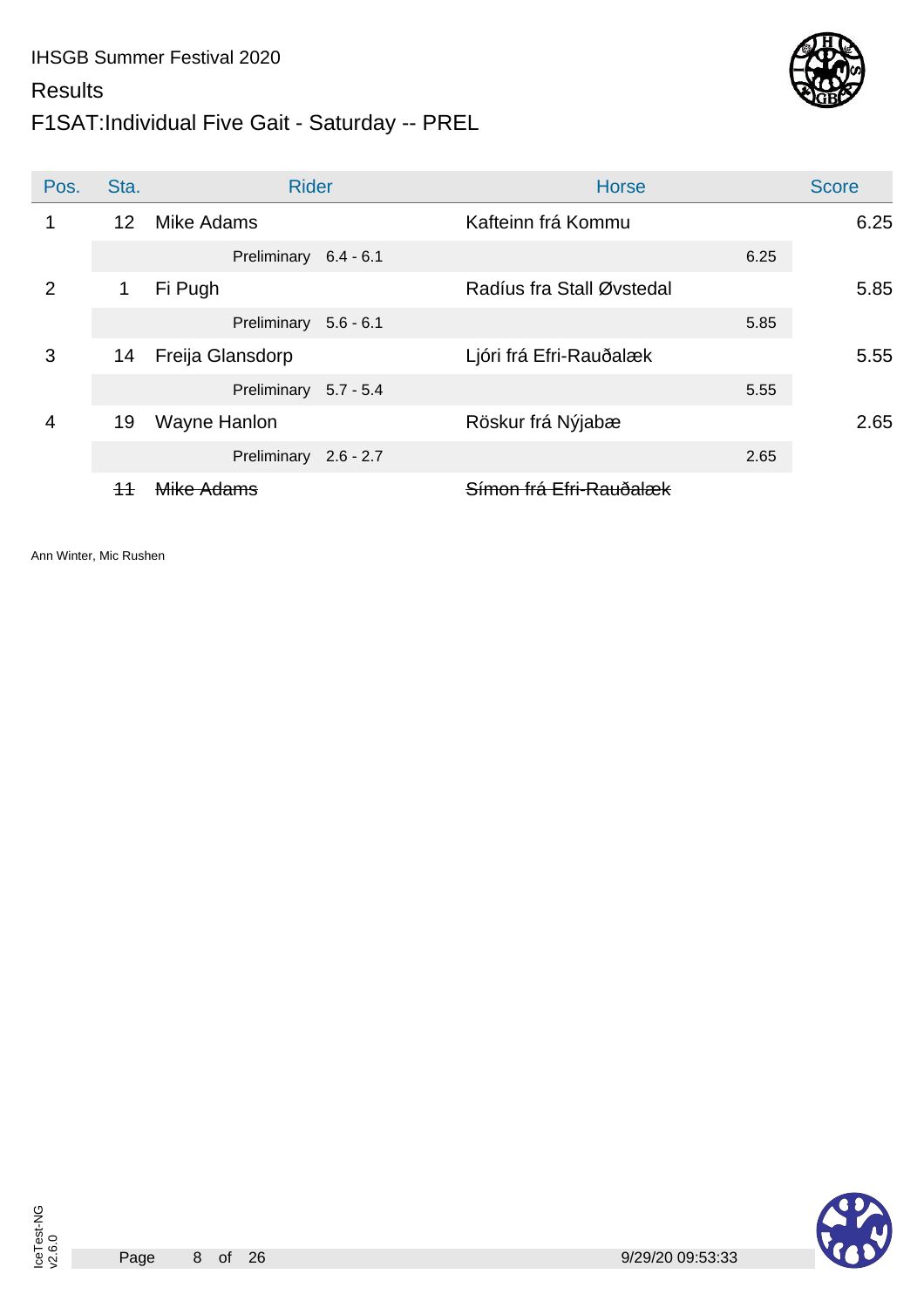# IHSGB Summer Festival 2020 **Results**

![](_page_8_Picture_1.jpeg)

![](_page_8_Picture_2.jpeg)

| Pos.           | Sta. | <b>Rider</b>                | <b>Horse</b>            | <b>Score</b> |
|----------------|------|-----------------------------|-------------------------|--------------|
| 1              | 10   | Jane Marfleet               | Káinn frá Efri-Rauðalæk | 3.67         |
|                |      | Preliminary 3.8 - 3.4 - 3.8 | 3.67                    |              |
| $\overline{2}$ | 28   | Martine Bye-Duke            | Lois from Siamber Wen   | 3.27         |
|                |      | Preliminary 3.0 - 3.0 - 3.8 | 3.27                    |              |
| 3              | 19   | Wayne Hanlon                | Röskur frá Nýjabæ       | 2.37         |
|                |      | Preliminary 1.4 - 2.4 - 3.3 | 2.37                    |              |
| 4              | 35   | <b>Karen Smith</b>          | Tinna from Solva        | 2.30         |
|                |      | Preliminary 2.0 - 2.7 - 2.2 | 2.30                    |              |

![](_page_8_Picture_8.jpeg)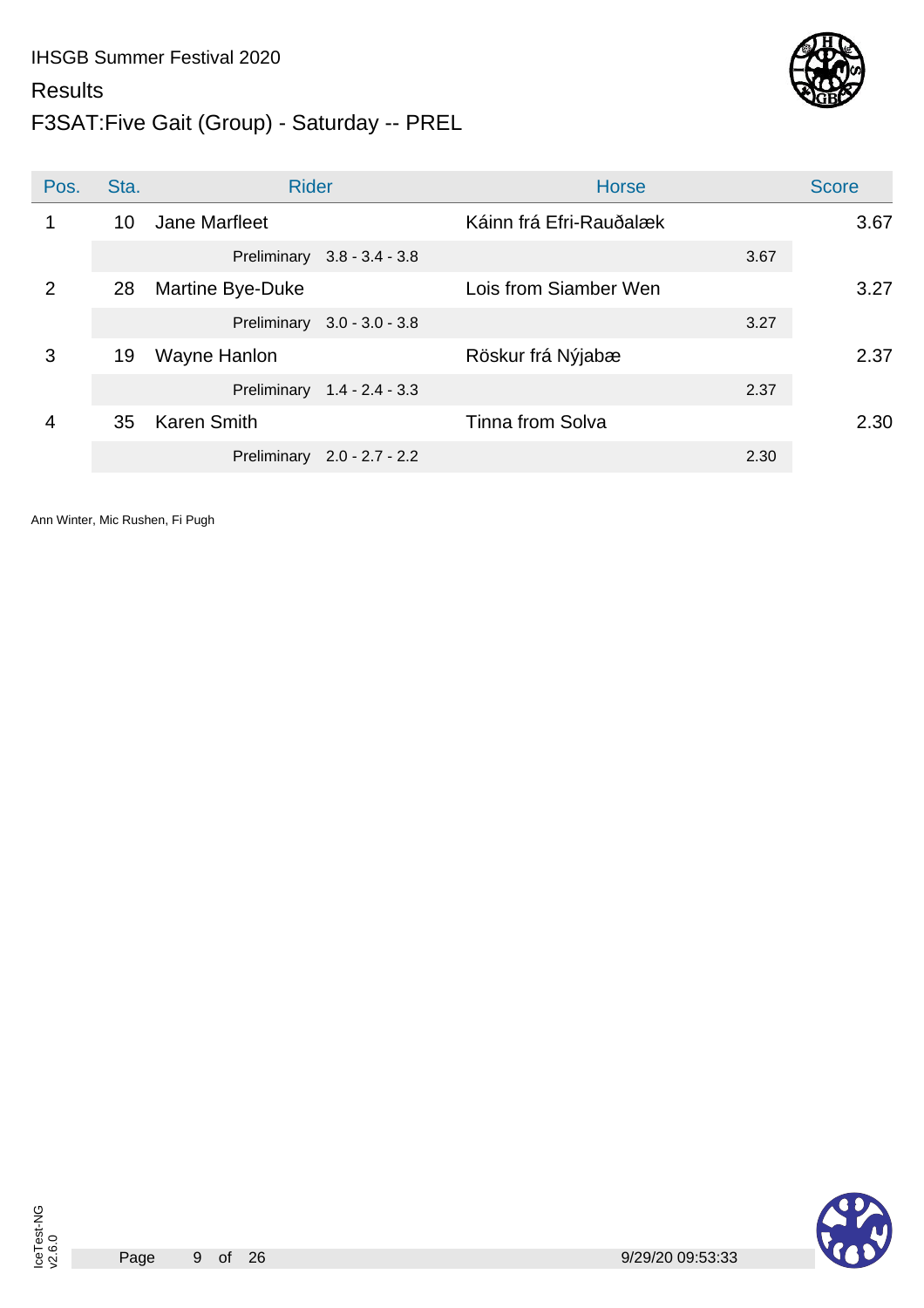## V1SAT:Individual Four Gait - Saturday -- PREL

![](_page_9_Picture_3.jpeg)

| Pos.           | Sta.                    | <b>Rider</b>           |                                        | <b>Horse</b>                |      | <b>Score</b> |
|----------------|-------------------------|------------------------|----------------------------------------|-----------------------------|------|--------------|
| 1              | 30                      | Jemimah Adams          |                                        | Skírnir frá Skipaskaga      |      | 6.97         |
|                |                         |                        | Preliminary 7.3 - 7.1 - 6.5            |                             | 6.97 |              |
| $\overline{2}$ | 29                      | Jemimah Adams          |                                        | Kolbeinn frá Efri-Rauðalæk  |      | 6.50         |
|                |                         |                        | Preliminary 6.4 - 7.1 - 6.0            |                             | 6.50 |              |
| 3              | $\overline{4}$          | Nadine Kunkel          |                                        | Neisti frá Strandarhjáleigu |      | 6.30         |
|                |                         |                        | Preliminary 6.0 - 6.5 - 6.4            |                             | 6.30 |              |
| 4              | 17                      | Robyn Philpott         |                                        | Tindur frá Kálfhóli 2       |      | 5.10         |
|                |                         |                        | Preliminary 5.3(Y) - 5.1 - 4.9(Y)      |                             | 5.10 |              |
| 5              | 31                      | <b>Harriet Vincent</b> |                                        | Rispa frá Kálfholti         |      | 5.00         |
|                |                         |                        | Preliminary 4.6 - 5.2 - 5.2            |                             | 5.00 |              |
| 6              | 6                       | Kathryn Wogan          |                                        | Fjölnir frá Eyri            |      | 3.90         |
|                |                         |                        | Preliminary 3.9 - 3.8 - 4.0            |                             | 3.90 |              |
| $\overline{7}$ | 20                      | Rona Frame             |                                        | Hólmar frá Oddhóli          |      | 3.57         |
|                |                         |                        | Preliminary 3.3 - 4.1 - 3.3            |                             | 3.57 |              |
| 8              | 10                      | Jane Marfleet          |                                        | Káinn frá Efri-Rauðalæk     |      | 0.00         |
|                |                         |                        | Preliminary $0.0(R) - 0.0(R) - 0.0(R)$ |                             | 0.00 |              |
| 8              | 34                      | <b>Karen Smith</b>     |                                        | Jörð frá Kjarnholtum I      |      | 0.00         |
|                |                         |                        | Preliminary $0.0(R) - 0.0(R) - 0.0(R)$ |                             | 0.00 |              |
|                | $\overline{\mathbf{3}}$ | Nadine Kunkel          |                                        | Kjarkur frá Efri-Rauðalæk   |      |              |
|                | 8                       | <b>Torben Rees</b>     |                                        | Stapi frá Búlandi           |      |              |

Ann Winter, Mic Rushen, Fi Pugh

![](_page_9_Picture_6.jpeg)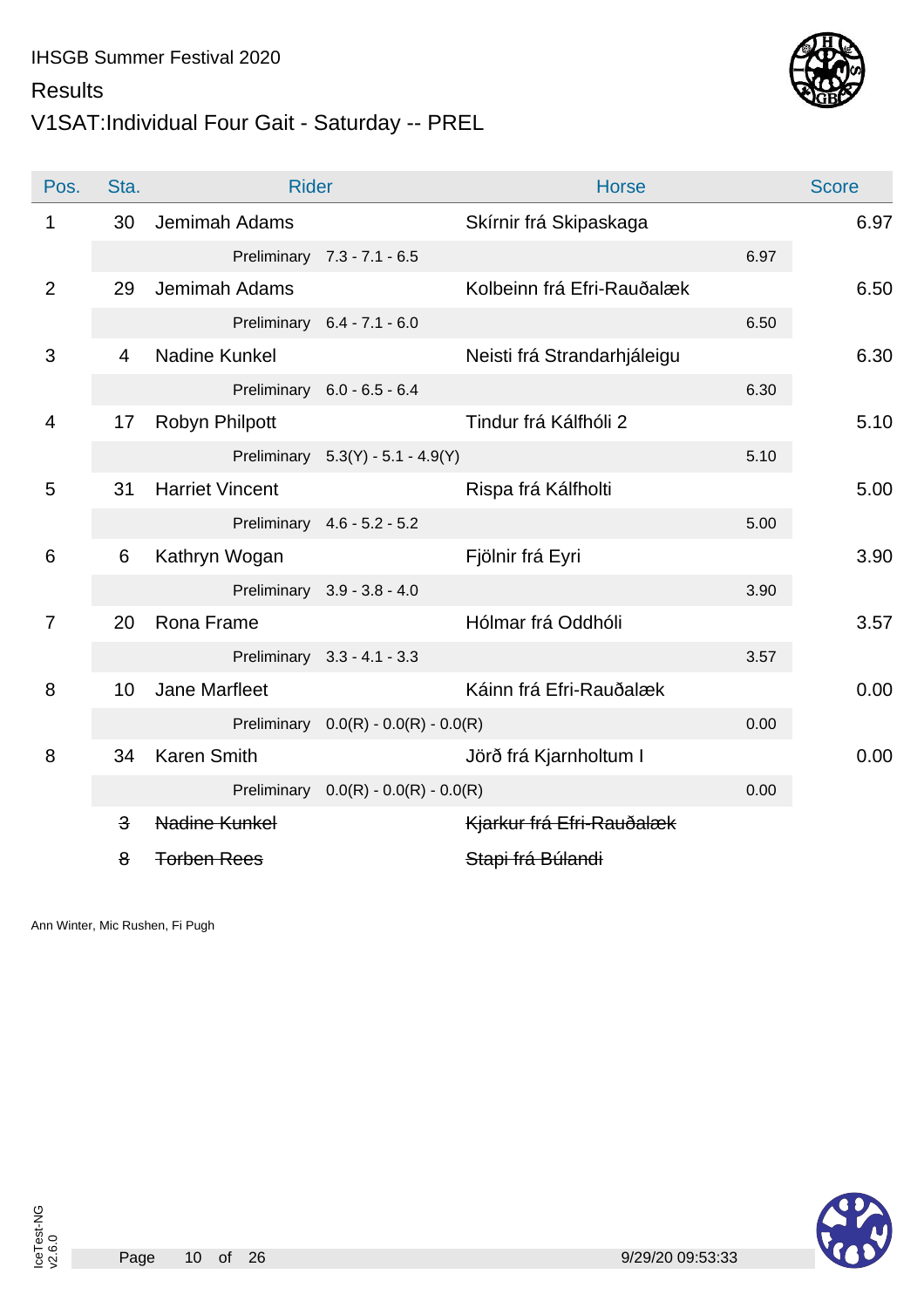#### **Results**

### V5SAT:Group Four Gait - Saturday -- PREL

![](_page_10_Picture_3.jpeg)

| Pos.           | Sta. | <b>Rider</b>            |                             | <b>Horse</b>                 |               | <b>Score</b>             |
|----------------|------|-------------------------|-----------------------------|------------------------------|---------------|--------------------------|
| 1              | 39   | Marie Lichtenegger      |                             | Beyla vom Vindstaðir         |               | 5.30                     |
|                |      |                         | Preliminary 5.5 - 4.9 - 5.5 |                              | 5.30          |                          |
| 1              | 40   | Kristina Christof       |                             | Valentíno vom Vindstaðir     |               | 5.30                     |
|                |      |                         | Preliminary 4.9 - 5.5 - 5.5 |                              | 5.30          |                          |
| 3              | 33   | Lotta Soderholm         |                             | Kaspar from Witchampton      |               | 4.97                     |
|                |      |                         | Preliminary 5.0 - 4.8 - 5.1 |                              | 4.97          |                          |
| $\overline{4}$ | 18   | <b>Klara Oberg</b>      |                             | Óður frá Hestasýn            |               | 4.17                     |
|                |      |                         | Preliminary 5.0 - 3.9 - 3.6 |                              | 4.17          |                          |
| 4              | 36   | Alexandra Angenoort     |                             | Viti vom Auschnippetal       |               | 4.17                     |
|                |      |                         | Preliminary 3.9 - 4.3 - 4.3 |                              | 4.17          |                          |
| 6              | 25   | Anna Whittome           |                             | Keila from West End          |               | 4.03                     |
|                |      |                         | Preliminary 3.8 - 4.5 - 3.8 |                              | 4.03          |                          |
| $\overline{7}$ | 5    | Linda Rivad             |                             | Fábeina from Etal Rhodes     |               | 3.67                     |
|                |      |                         | Preliminary 2.9 - 4.1 - 4.0 |                              | 3.67          |                          |
| 8              | 15   | <b>Richard Gledhill</b> |                             | Dúna from Highbridge         |               | <b>RESI</b><br><b>GN</b> |
|                |      |                         | Preliminary 0.0 - 0.0 - 0.0 |                              | <b>RESIGN</b> |                          |
|                | 23   | Michelle Godwin         |                             | Skuggi from Solva            |               |                          |
|                | 38   | Marie Lichtenegger      |                             | <del>Diljá frá Árbakka</del> |               |                          |

Ann Winter, Mic Rushen, Fi Pugh

Page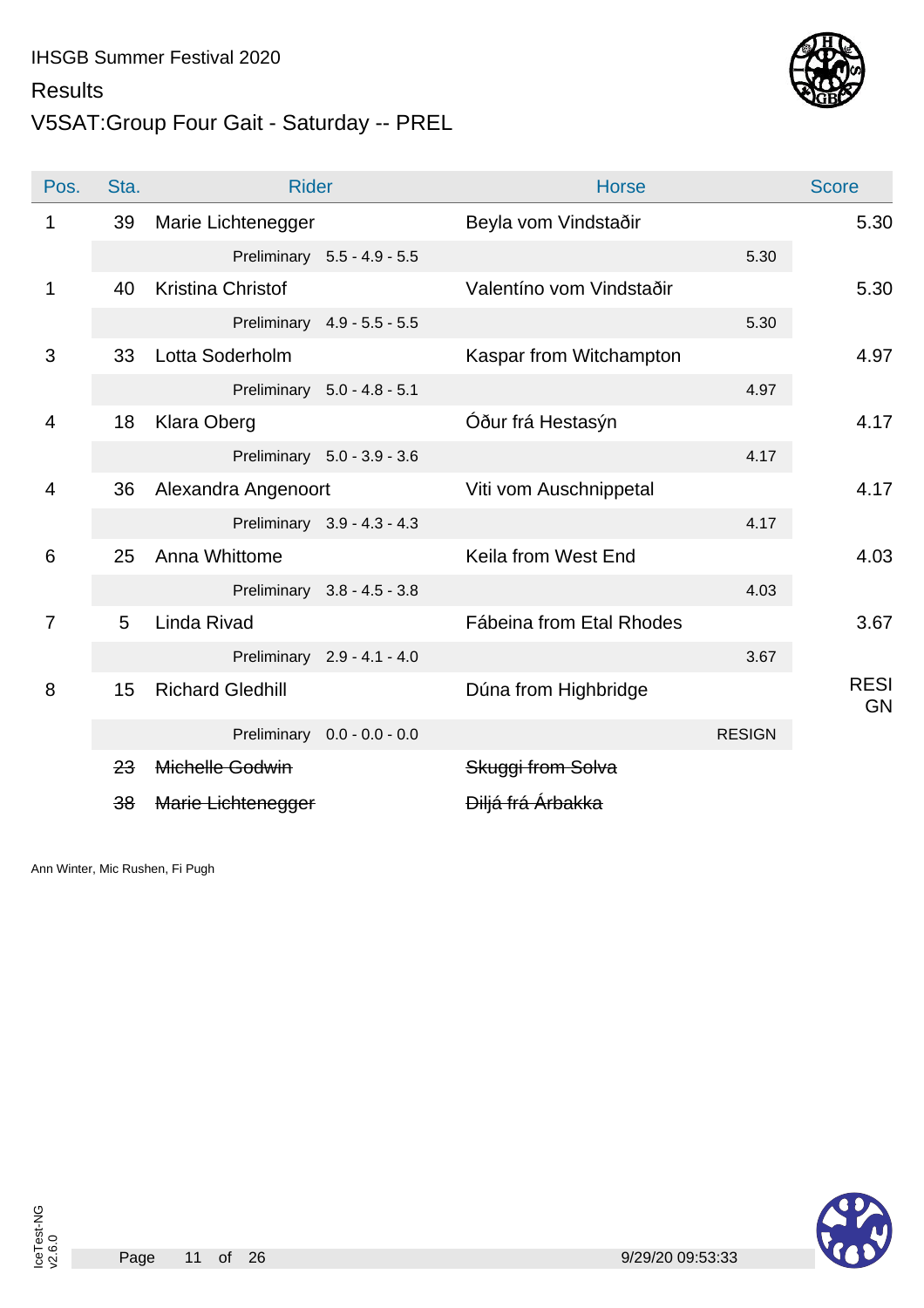#### **Results**

### V3SAT:Group Four Gait - Saturday -- PREL

![](_page_11_Picture_3.jpeg)

| Pos. | Sta. | <b>Rider</b>                | <b>Horse</b>                      | <b>Score</b> |
|------|------|-----------------------------|-----------------------------------|--------------|
| 1    | 26   | Philippa Pringle            | Sökkull frá Efri-Rauðalæk         | 5.30         |
|      |      | Preliminary 4.9 - 5.2 - 5.8 | 5.30                              |              |
| 1    | 31   | <b>Harriet Vincent</b>      | Rispa frá Kálfholti               | 5.30         |
|      |      | Preliminary 4.9 - 5.7 - 5.3 | 5.30                              |              |
| 3    | 32   | Rebecca Hughes              | Barón frá Holtsmúla 1             | 5.17         |
|      |      | Preliminary 4.9 - 4.9 - 5.7 | 5.17                              |              |
| 4    | 16   | <b>Cristina Edwards</b>     | Þokkadís frá Hrafnkelsstöðum 1    | 4.70         |
|      |      | Preliminary 4.5 - 5.1 - 4.5 | 4.70                              |              |
|      | 34   |                             | <del>Jörð frá Kjarnholtum I</del> |              |

![](_page_11_Picture_9.jpeg)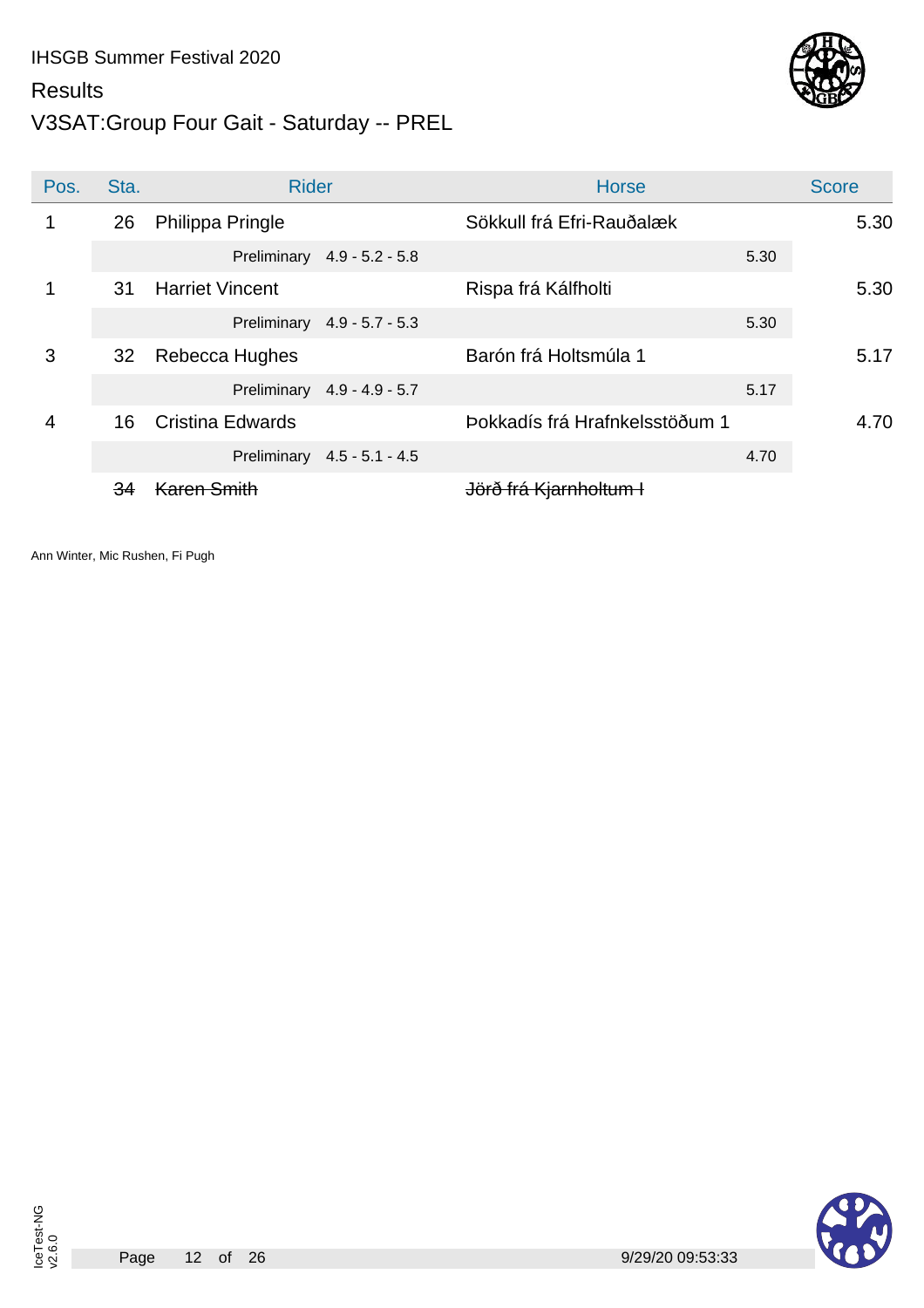## F3SUN:Five Gait (Group)- Sunday -- PREL

![](_page_12_Picture_3.jpeg)

| Pos.           | Sta. | <b>Rider</b>          |                                     | <b>Horse</b>            |      | <b>Score</b> |
|----------------|------|-----------------------|-------------------------------------|-------------------------|------|--------------|
| 1              | 10   | Jane Marfleet         |                                     | Káinn frá Efri-Rauðalæk |      | 3.80         |
|                |      | Preliminary 3.3 - 4.3 |                                     |                         | 3.80 |              |
| $\overline{2}$ | 17   | Robyn Philpott        |                                     | Tindur frá Kálfhóli 2   |      | 2.70         |
|                |      |                       | Preliminary $1.8(R) - 1.8(Y) - 3.6$ |                         | 2.70 |              |
| 3              | 28   | Martine Bye-Duke      |                                     | Lois from Siamber Wen   |      | 2.65         |
|                |      | Preliminary 2.2 - 3.1 |                                     |                         | 2.65 |              |
| 4              | 19   | Wayne Hanlon          |                                     | Röskur frá Nýjabæ       |      | 1.65         |
|                |      | Preliminary           | $1.5 - 1.8$                         |                         | 1.65 |              |

Ann Winter, Mic Rushen

![](_page_12_Picture_9.jpeg)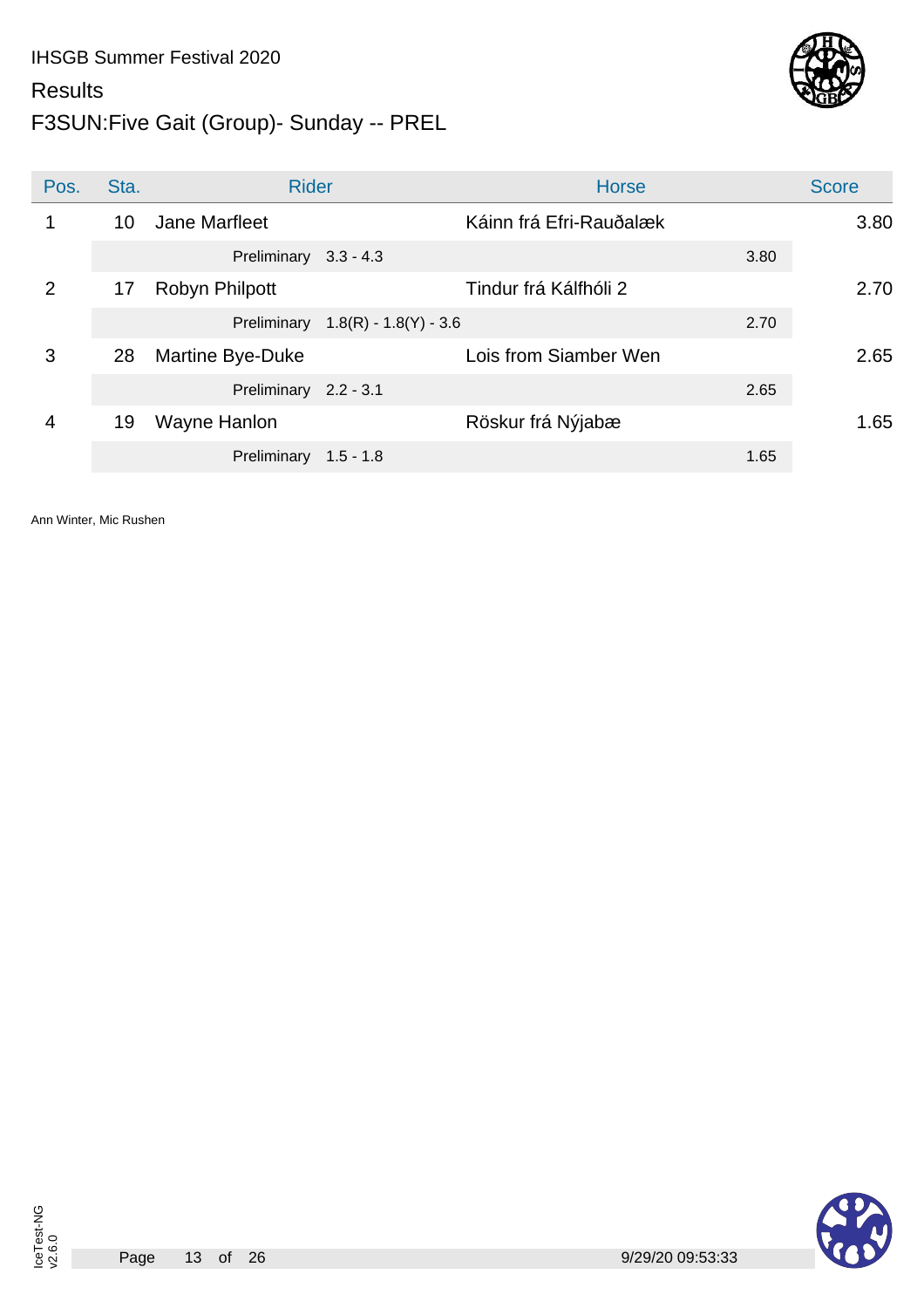## F1SUN:Individual Five Gait - Sunday -- PREL

![](_page_13_Picture_3.jpeg)

| Pos.           | Sta. | <b>Rider</b>          | <b>Horse</b>                  |      | <b>Score</b> |
|----------------|------|-----------------------|-------------------------------|------|--------------|
| $\mathbf 1$    | 1    | Fi Pugh               | Radíus fra Stall Øvstedal     |      | 6.20         |
|                |      | Preliminary 6.3 - 6.1 |                               | 6.20 |              |
| 2              | 14   | Freija Glansdorp      | Ljóri frá Efri-Rauðalæk       |      | 6.00         |
|                |      | Preliminary 5.9 - 6.1 |                               | 6.00 |              |
| 3              | 35   | <b>Karen Smith</b>    | <b>Tinna from Solva</b>       |      | 2.50         |
|                |      | Preliminary 2.2 - 2.8 |                               | 2.50 |              |
| $\overline{4}$ | 19   | Wayne Hanlon          | Röskur frá Nýjabæ             |      | 1.45         |
|                |      | Preliminary 1.2 - 1.7 |                               | 1.45 |              |
|                | $+4$ | Mike Adams            | Símon frá Efri-Rauðalæk       |      |              |
|                | 12   | <del>Mike Adams</del> | <del>Kafteinn frá Kommu</del> |      |              |

Ann Winter, Mic Rushen

Page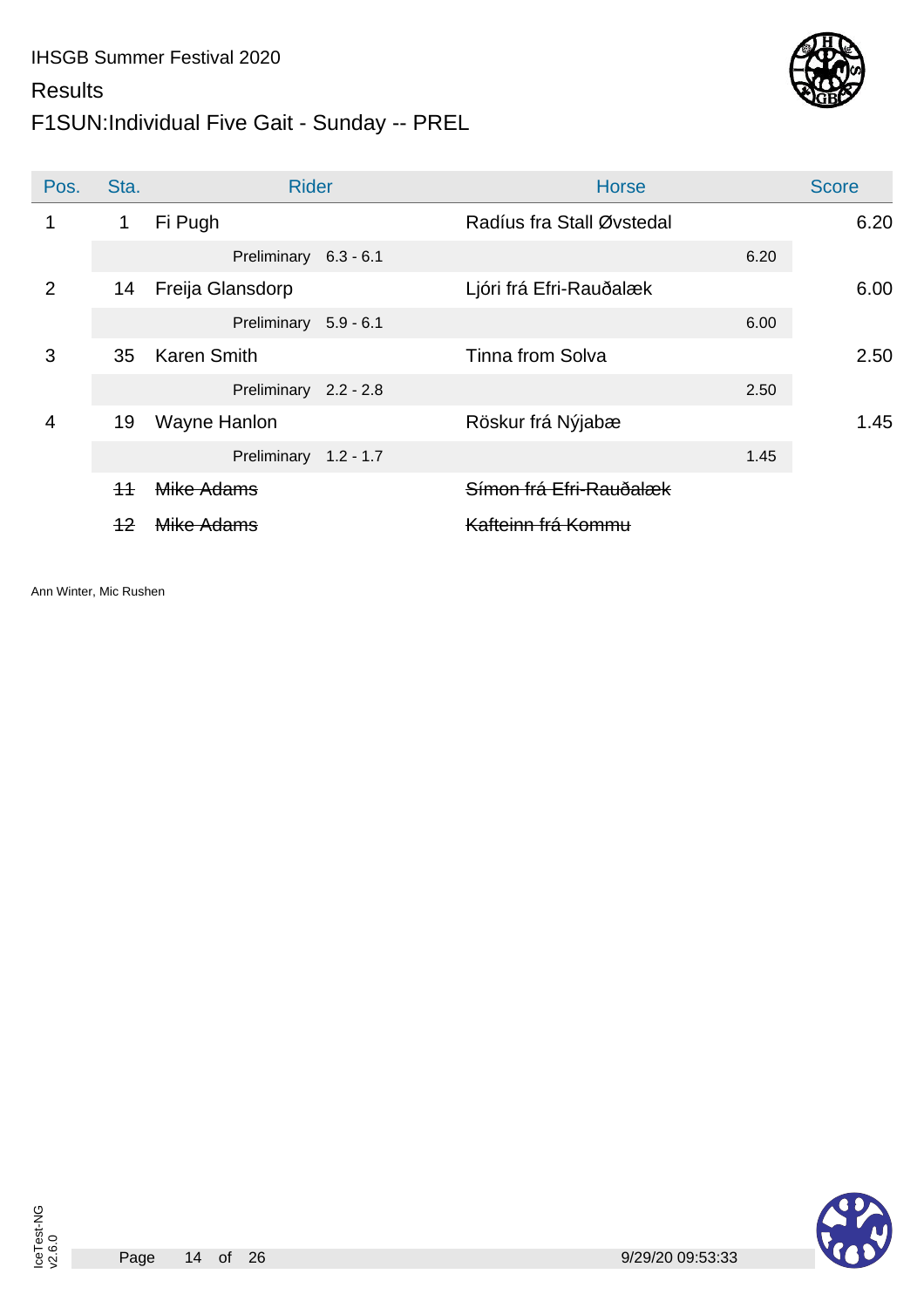## V1SUN:Individual Four Gait - Sunday -- PREL

![](_page_14_Picture_3.jpeg)

| Pos.           | Sta.            | <b>Rider</b>             | <b>Horse</b>                |      | <b>Score</b> |
|----------------|-----------------|--------------------------|-----------------------------|------|--------------|
| 1              | 30              | Jemimah Adams            | Skírnir frá Skipaskaga      |      | 7.35         |
|                |                 | Preliminary 7.3 - 7.4    |                             | 7.35 |              |
| 2              | 3               | Nadine Kunkel            | Kjarkur frá Efri-Rauðalæk   |      | 6.60         |
|                |                 | Preliminary 6.3 - 6.9    |                             | 6.60 |              |
| 3              | 6               | Kathryn Wogan            | Fjölnir frá Eyri            |      | 5.10         |
|                |                 | Preliminary 5.1 - 5.1    |                             | 5.10 |              |
| $\overline{4}$ | 10 <sup>1</sup> | Jane Marfleet            | Káinn frá Efri-Rauðalæk     |      | 4.05         |
|                |                 | Preliminary 4.1 - 4.0    |                             | 4.05 |              |
| 5              | $\overline{7}$  | <b>Catherine Holland</b> | Svipur from Siamber Wen     |      | 3.15         |
|                |                 | Preliminary 2.8 - 3.5    |                             | 3.15 |              |
|                | 4               | Nadine Kunkel            | Neisti frá Strandarhjáleigu |      |              |
|                | $\bf{8}$        | <b>Torben Rees</b>       | Stapi frá Búlandi           |      |              |
|                | 29              | Jemimah Adams            | Kolbeinn frá Efri-Rauðalæk  |      |              |
|                | 34              | <b>Harriet Vincent</b>   | Rispa frá Kálfholti         |      |              |

Ann Winter, Mic Rushen

![](_page_14_Picture_6.jpeg)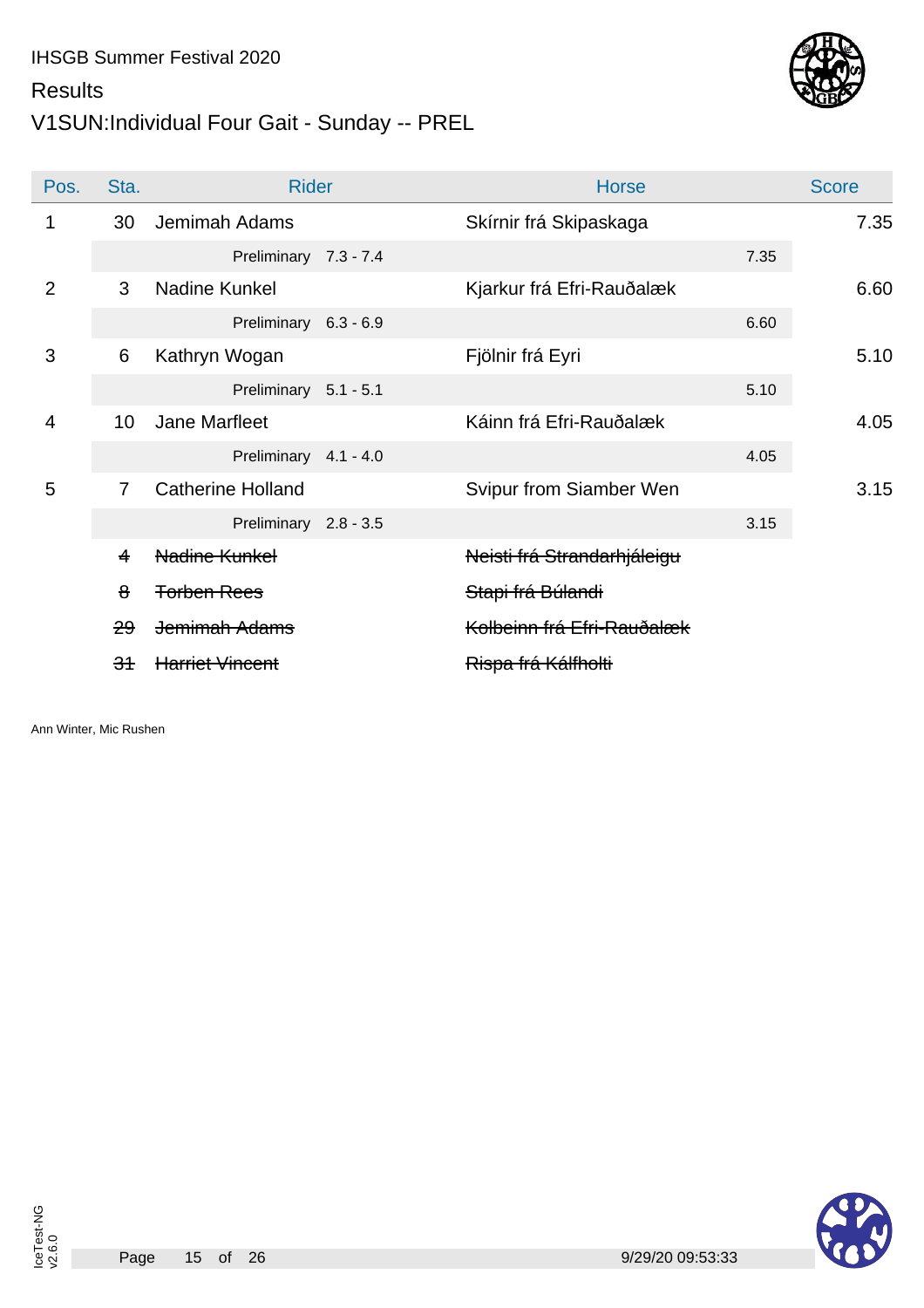### **Results**

### V5SUN:Group Four Gait - Sunday -- PREL

![](_page_15_Picture_3.jpeg)

| Pos.           | Sta.          | <b>Rider</b>          | <b>Horse</b>                    |      | <b>Score</b> |
|----------------|---------------|-----------------------|---------------------------------|------|--------------|
|                | 39            | Marie Lichtenegger    | Beyla vom Vindstaðir            |      | 5.05         |
|                |               | Preliminary 4.8 - 5.3 |                                 | 5.05 |              |
| $\overline{2}$ | 18            | Klara Oberg           | Óður frá Hestasýn               |      | 4.60         |
|                |               | Preliminary 4.8 - 4.4 |                                 | 4.60 |              |
| 3              | 33            | Lotta Soderholm       | Kaspar from Witchampton         |      | 3.60         |
|                |               | Preliminary 3.4 - 3.8 |                                 | 3.60 |              |
| $\overline{4}$ | 20            | Rona Frame            | Hólmar frá Oddhóli              |      | 3.25         |
|                |               | Preliminary 3.0 - 3.5 |                                 | 3.25 |              |
|                | $\mathcal{F}$ | Catherine Holland     | Svipur from Siamber Wen         |      |              |
|                | 24            | <b>Hazel Poulton</b>  | Skuggi from Solva               |      |              |
|                | 37            | Imogen Cooper         | <b>Balthasar vom Geierkogel</b> |      |              |

Ann Winter, Mic Rushen

![](_page_15_Picture_6.jpeg)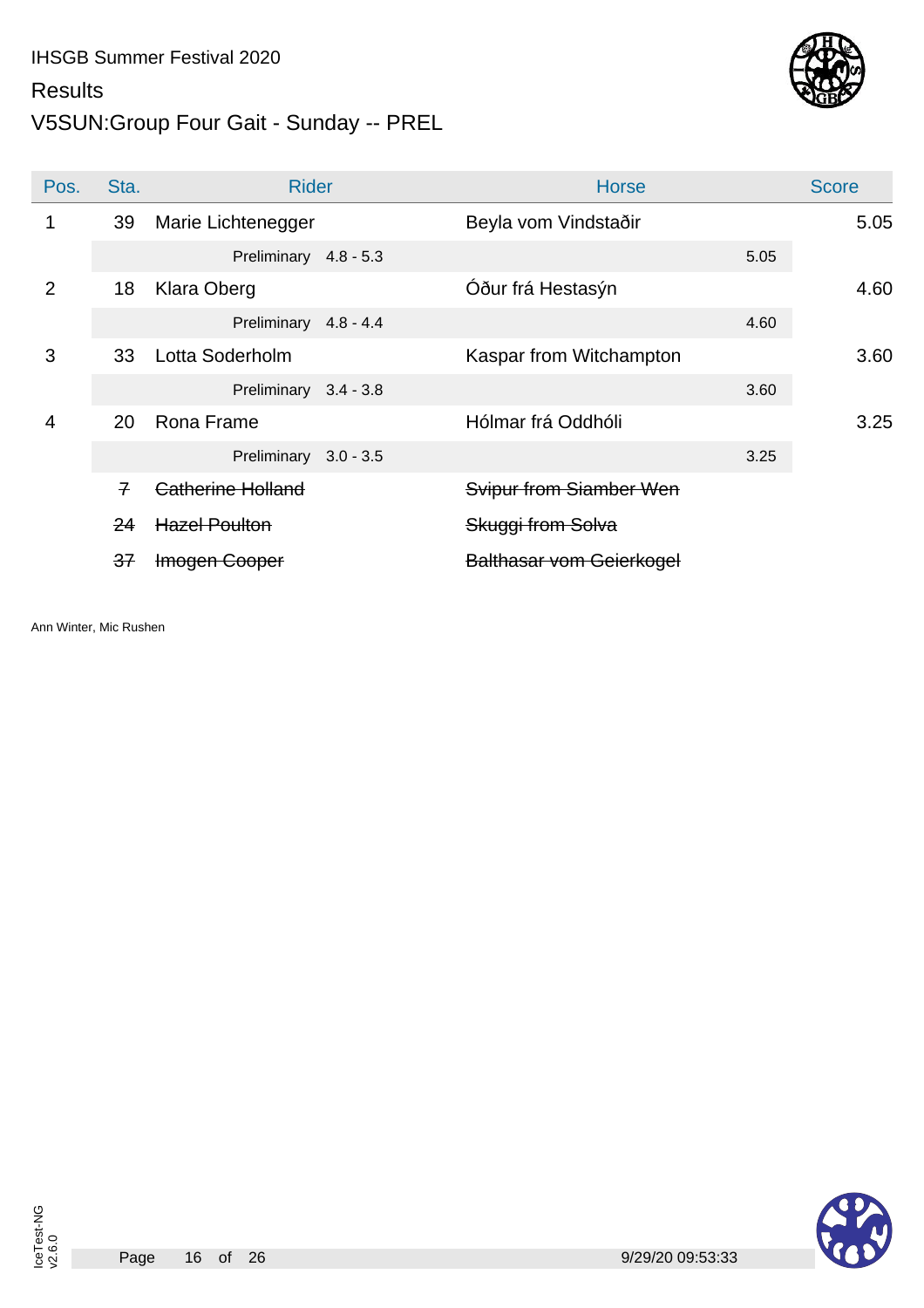### V6SUN:Group Four Gait - Sunday -- PREL

![](_page_16_Picture_2.jpeg)

| Pos.           | Sta. | <b>Rider</b>                     | <b>Horse</b>                   | <b>Score</b>             |
|----------------|------|----------------------------------|--------------------------------|--------------------------|
| 1              | 40   | <b>Kristina Christof</b>         | Valentíno vom Vindstaðir       | 5.57                     |
|                |      | Preliminary 5.3 - 5.9 - 5.5      | 5.57                           |                          |
| $\overline{2}$ | 16   | Cristina Edwards                 | Þokkadís frá Hrafnkelsstöðum 1 | 4.90                     |
|                |      | Preliminary 5.0 - 4.6 - 5.1      | 4.90                           |                          |
| 3              | 36   | Alexandra Angenoort              | Viti vom Auschnippetal         | 4.07                     |
|                |      | Preliminary 4.0 - 4.1 - 4.1      | 4.07                           |                          |
| 4              | 39   | Marie Lichtenegger               | Beyla vom Vindstaðir           | <b>NOS</b><br><b>HOW</b> |
|                |      | Preliminary<br>$0.0 - 0.0 - 0.0$ | <b>NOSHOW</b>                  |                          |

![](_page_16_Picture_8.jpeg)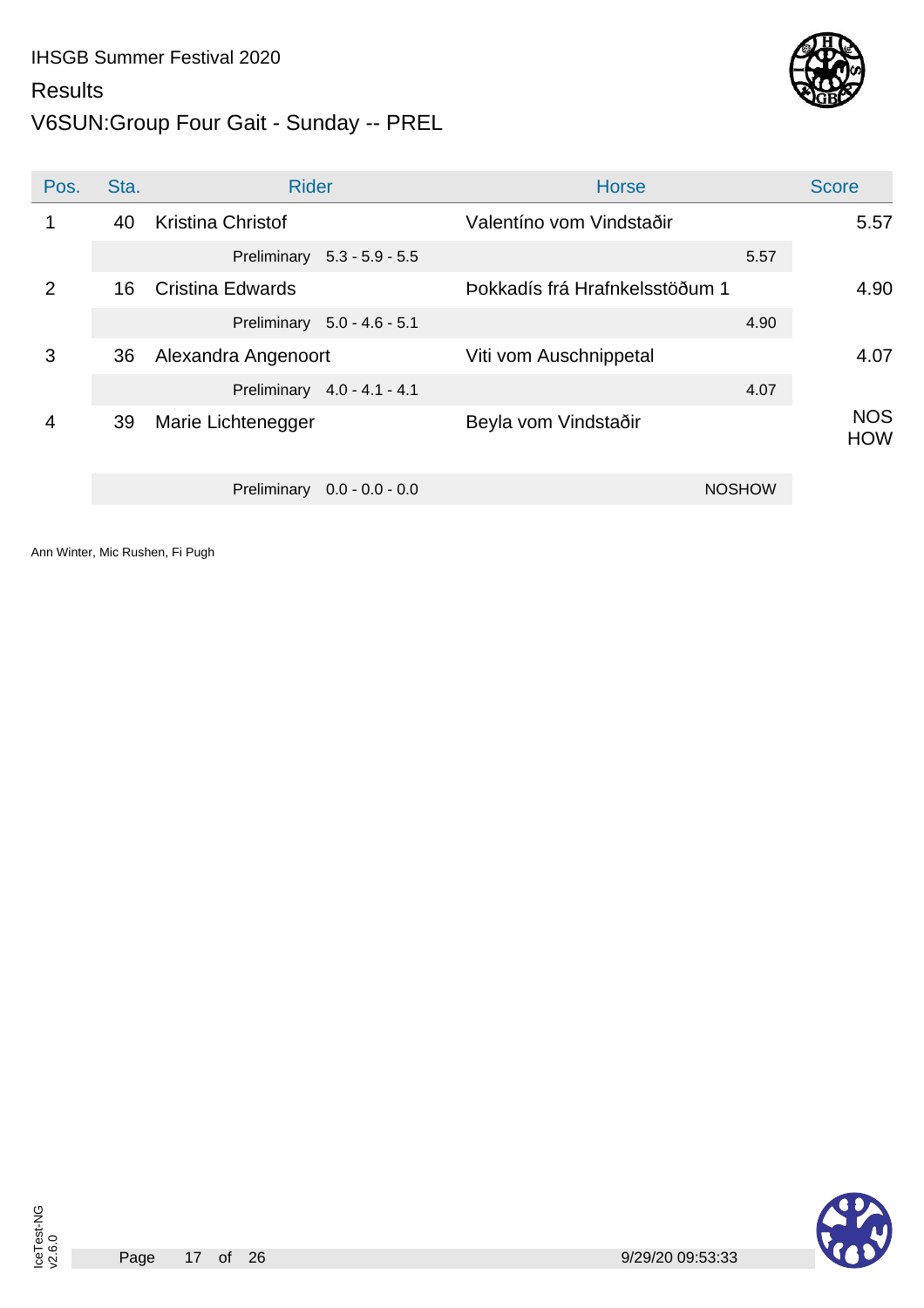#### **Results**

### V3SUN:Group Four Gait - Sunday -- PREL

![](_page_17_Picture_3.jpeg)

| Pos.           | Sta. | <b>Rider</b>           |                                | <b>Horse</b>              |               | <b>Score</b>             |
|----------------|------|------------------------|--------------------------------|---------------------------|---------------|--------------------------|
| 1              | 26   | Philippa Pringle       |                                | Sökkull frá Efri-Rauðalæk |               | 5.13                     |
|                |      |                        | Preliminary 5.1 - 5.1 - 5.2    |                           | 5.13          |                          |
| 2              | 31   | <b>Harriet Vincent</b> |                                | Rispa frá Kálfholti       |               | 4.57                     |
|                |      |                        | Preliminary 4.4 - 4.6 - 4.7    |                           | 4.57          |                          |
| 2              | 32   | Rebecca Hughes         |                                | Barón frá Holtsmúla 1     |               | 4.57                     |
|                |      |                        | Preliminary 4.3 - 4.7 - 4.7    |                           | 4.57          |                          |
| $\overline{4}$ | 25   | Anna Whittome          |                                | Keila from West End       |               | 4.10                     |
|                |      |                        | Preliminary 4.1 - 4.2 - 4.0    |                           | 4.10          |                          |
| 5              | 5    | Linda Rivad            |                                | Fábeina from Etal Rhodes  |               | 3.87                     |
|                |      |                        | Preliminary 3.4 - 4.5 - 3.7    |                           | 3.87          |                          |
| 6              | 34   | <b>Karen Smith</b>     |                                | Jörð frá Kjarnholtum I    |               | 3.37                     |
|                |      |                        | Preliminary 3.8 - 3.3(Y) - 3.0 |                           | 3.37          |                          |
| $\overline{7}$ | 38   | Marie Lichtenegger     |                                | Diljá frá Árbakka         |               | <b>NOS</b><br><b>HOW</b> |
|                |      |                        | Preliminary 0.0 - 0.0 - 0.0    |                           | <b>NOSHOW</b> |                          |
|                | 20   | Rona Frame             |                                | Hólmar frá Oddhóli        |               |                          |
|                | 23   | Michelle Godwin        |                                | Skuggi from Solva         |               |                          |

Ann Winter, Mic Rushen, Fi Pugh

![](_page_17_Picture_6.jpeg)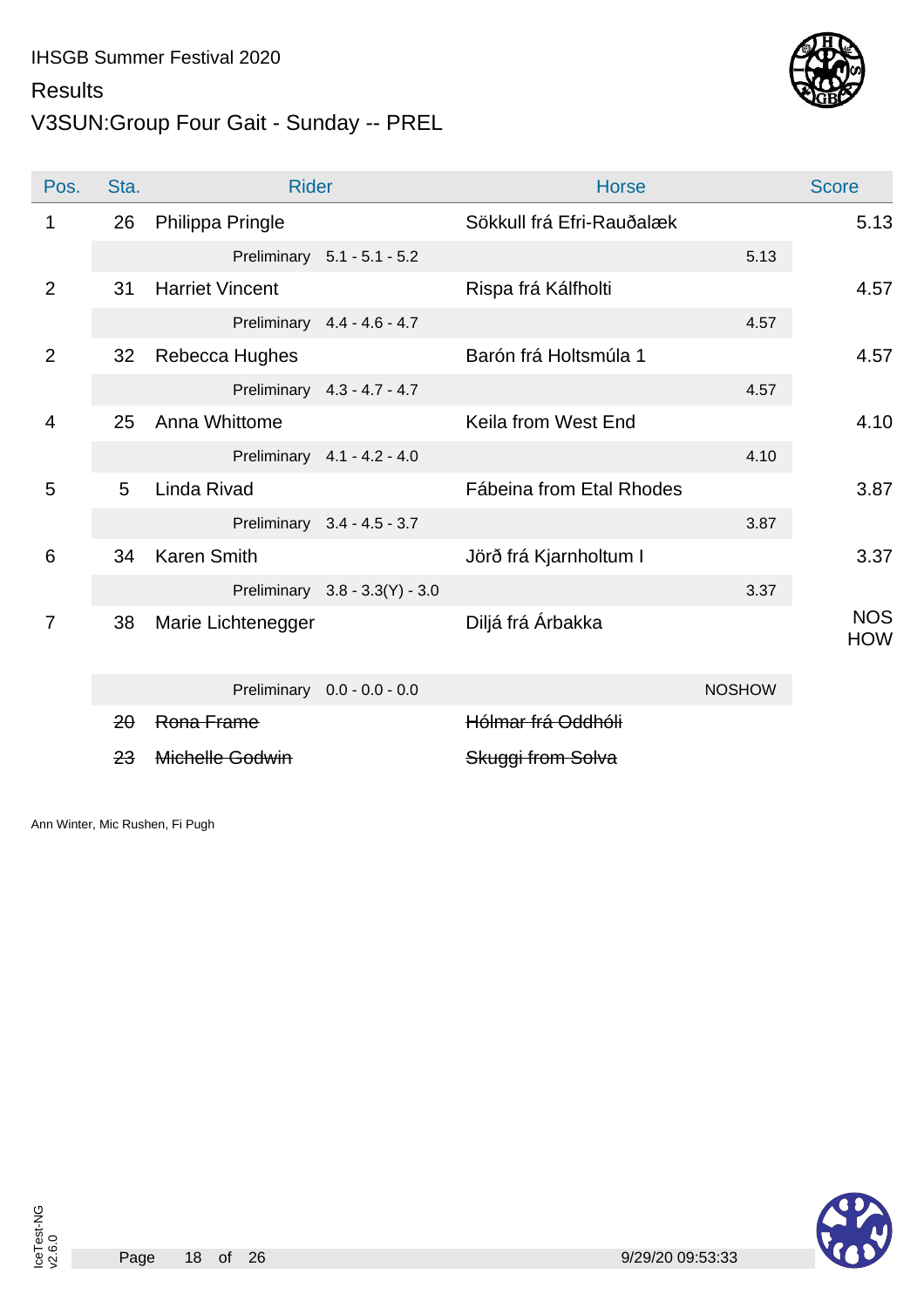## FG1TOLT:Figures Test Lvl 1Tolt -- PREL

![](_page_18_Picture_3.jpeg)

| Pos.           | Sta.           | <b>Rider</b>             | <b>Horse</b>                      |      | <b>Score</b> |
|----------------|----------------|--------------------------|-----------------------------------|------|--------------|
| 1              | 26             | Philippa Pringle         | Sökkull frá Efri-Rauðalæk         |      | 5.00         |
|                |                | Preliminary 5.0          |                                   | 5.00 |              |
| $\overline{2}$ | 9              | Rebekah Spowage          | Efridís from Solva                |      | 4.20         |
|                |                | Preliminary 4.2          |                                   | 4.20 |              |
| 3              | 27             | <b>Harriet Bye</b>       | Maístjarna from Solva             |      | 4.00         |
|                |                | Preliminary 4.0          |                                   | 4.00 |              |
| $\overline{4}$ | $\overline{7}$ | <b>Catherine Holland</b> | Svipur from Siamber Wen           |      | 3.30         |
|                |                | Preliminary 3.3          |                                   | 3.30 |              |
| 5              | 35             | <b>Karen Smith</b>       | <b>Tinna from Solva</b>           |      | 3.20         |
|                |                | Preliminary 3.2          |                                   | 3.20 |              |
|                | 45             | <b>Richard Gledhill</b>  | Dúna from Highbridge              |      |              |
|                | 23             | Michelle Godwin          | Skuggi from Solva                 |      |              |
|                | 32             | Rebecca Hughes           | Barón frá Holtsmúla 1             |      |              |
|                | 34             | Karen Smith              | <del>Jörð frá Kjarnholtum I</del> |      |              |
|                | 40             | <b>Kristina Christof</b> | Valentíno vom Vindstaðir          |      |              |

Fi Pugh

![](_page_18_Picture_6.jpeg)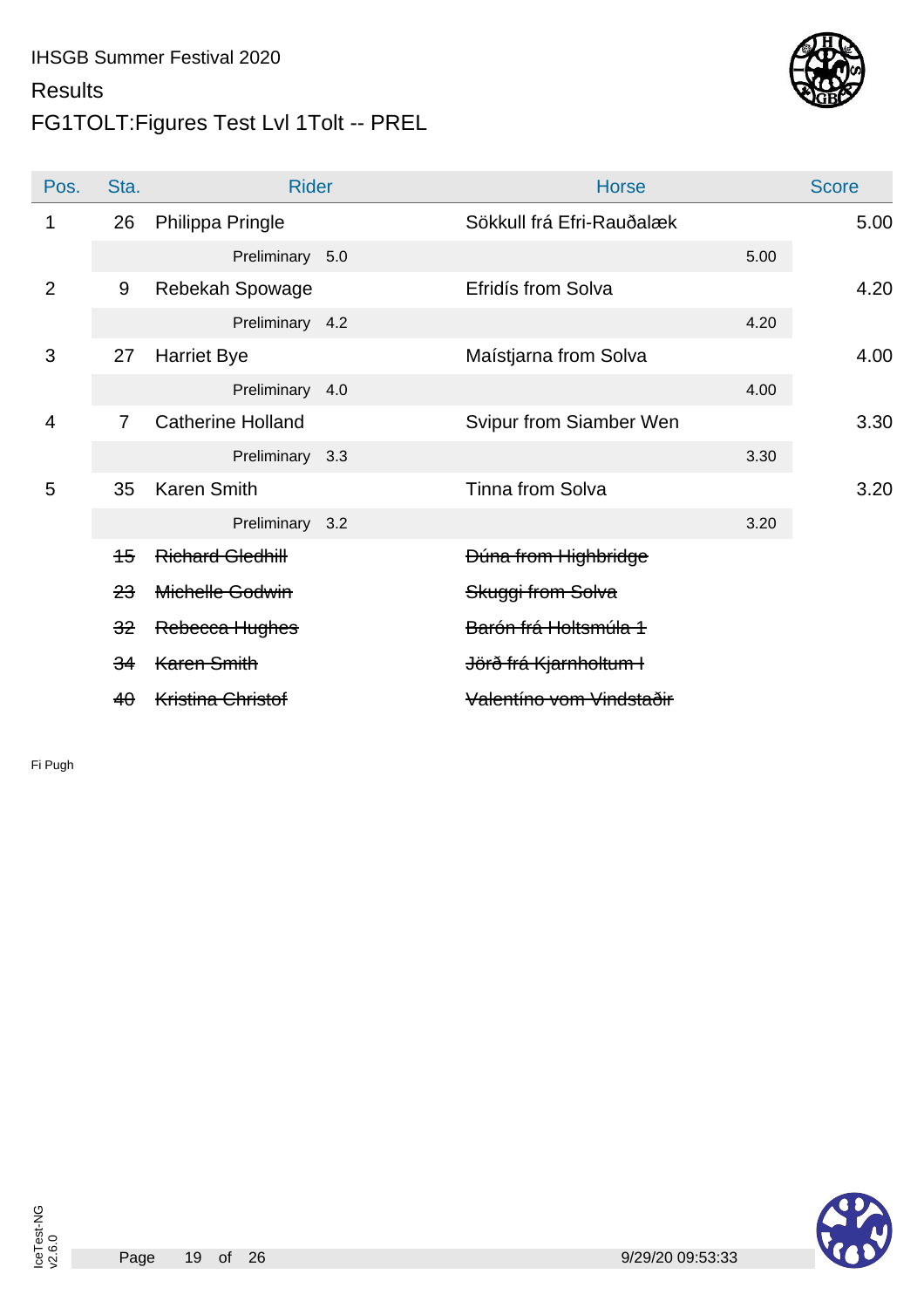### FG1TROT:Figures Test Lvl 1 Trot -- PREL

![](_page_19_Picture_3.jpeg)

| Pos.           | Sta. | <b>Rider</b>            | <b>Horse</b>                     |      | <b>Score</b> |
|----------------|------|-------------------------|----------------------------------|------|--------------|
|                | 15   | <b>Richard Gledhill</b> | Dúna from Highbridge             |      | 5.50         |
|                |      | Preliminary 5.5         |                                  | 5.50 |              |
| $\overline{2}$ | 25   | Anna Whittome           | Keila from West End              |      | 4.30         |
|                |      | Preliminary 4.3         |                                  | 4.30 |              |
| 3              | 20   | Rona Frame              | Hólmar frá Oddhóli               |      | 4.00         |
|                |      | Preliminary 4.0         |                                  | 4.00 |              |
|                | 43   | <del>Mike Adams</del>   | <del>Háfeti frá Hurðarbaki</del> |      |              |

Fi Pugh

![](_page_19_Picture_9.jpeg)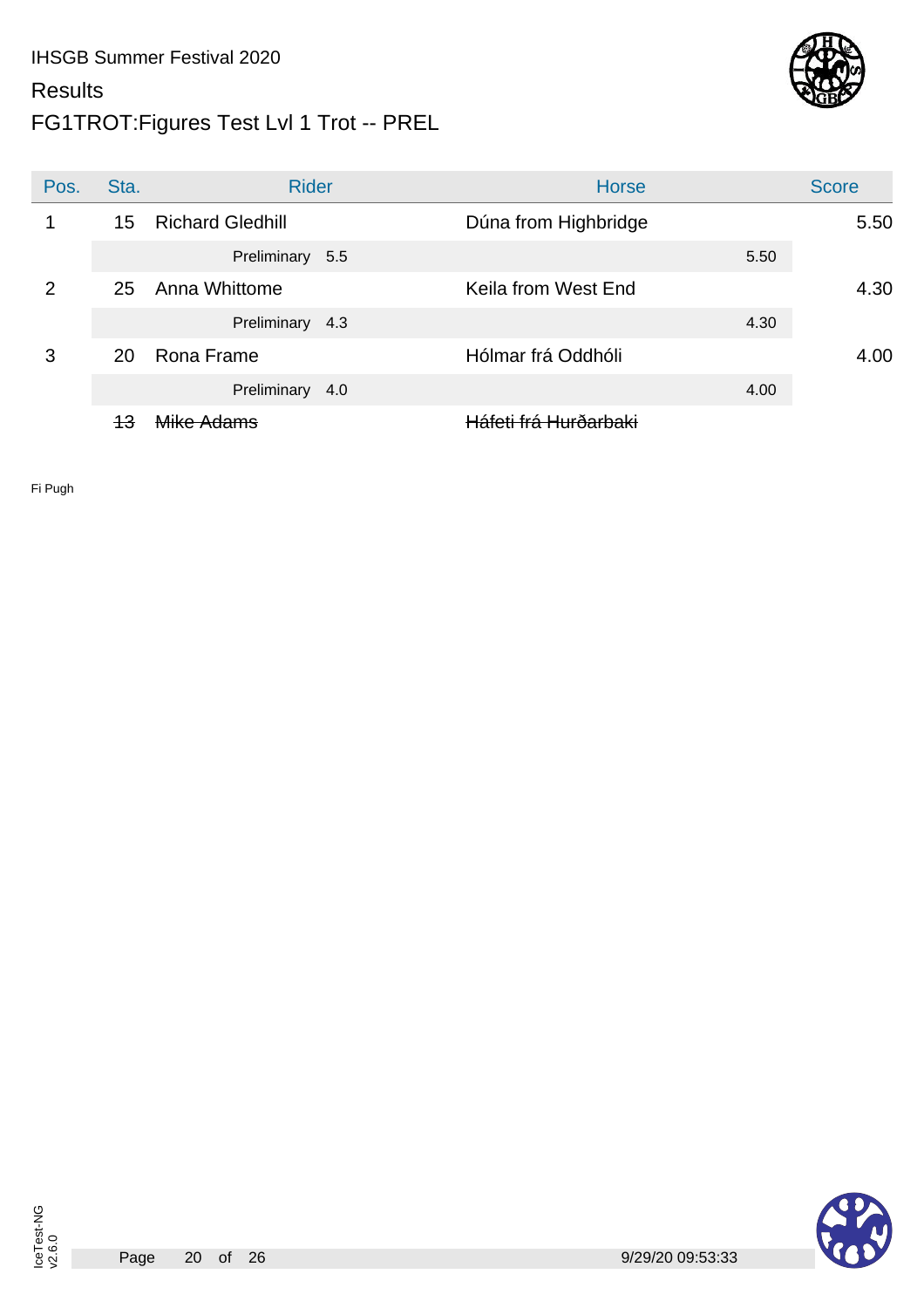#### **Results**

## T1SUN:Individual Tölt - Sunday -- PREL

![](_page_20_Picture_3.jpeg)

| Pos.           | Sta.                    | <b>Rider</b>           | <b>Horse</b>                |      | <b>Score</b> |
|----------------|-------------------------|------------------------|-----------------------------|------|--------------|
| 1              | 29                      | Jemimah Adams          | Kolbeinn frá Efri-Rauðalæk  |      | 7.40         |
|                |                         | Preliminary 7.3 - 7.5  |                             | 7.40 |              |
| $\overline{2}$ | 1                       | Fi Pugh                | Radíus fra Stall Øvstedal   |      | 6.55         |
|                |                         | Preliminary 6.3 - 6.8  |                             | 6.55 |              |
| 3              | 38                      | Marie Lichtenegger     | Diljá frá Árbakka           |      | 6.50         |
|                |                         | Preliminary 6.7 - 6.3  |                             | 6.50 |              |
| $\overline{4}$ | $\overline{4}$          | Nadine Kunkel          | Neisti frá Strandarhjáleigu |      | 6.40         |
|                |                         | Preliminary 5.8 - 7.0  |                             | 6.40 |              |
| 5              | 17                      | Robyn Philpott         | Tindur frá Kálfhóli 2       |      | 4.25         |
|                |                         | Preliminary 4.5 - 4.0  |                             | 4.25 |              |
| 6              | 35                      | <b>Karen Smith</b>     | <b>Tinna from Solva</b>     |      | 2.50         |
|                |                         | Preliminary 2.0 - 3.0  |                             | 2.50 |              |
|                | $\overline{\mathbf{3}}$ | Nadine Kunkel          | Kjarkur frá Efri-Rauðalæk   |      |              |
|                | $+2$                    | Mike Adams             | Kafteinn frá Kommu          |      |              |
|                | 34                      | <b>Harriet Vincent</b> | Rispa frá Kálfholti         |      |              |

Ann Winter, Mic Rushen

![](_page_20_Picture_6.jpeg)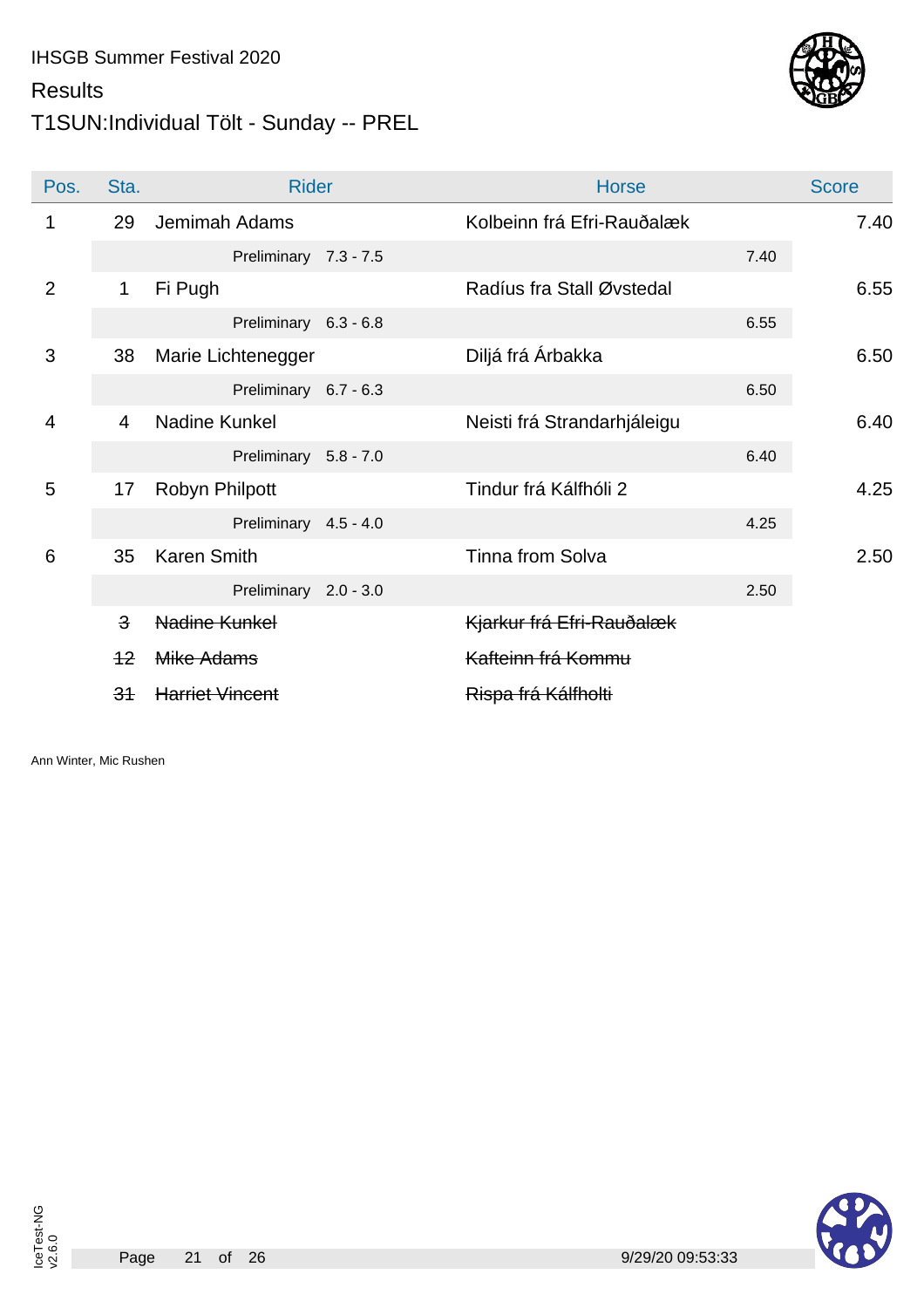## T2SUN:Individual Loose Rein Tölt - Sunday -- PREL

![](_page_21_Picture_3.jpeg)

| Pos. | Sta.         | <b>Rider</b>          | <b>Horse</b>            |      | <b>Score</b> |
|------|--------------|-----------------------|-------------------------|------|--------------|
| 1    | 6            | Kathryn Wogan         | Fjölnir frá Eyri        |      | 5.60         |
|      |              | Preliminary 5.8 - 5.4 |                         | 5.60 |              |
| 1    | 14           | Freija Glansdorp      | Ljóri frá Efri-Rauðalæk |      | 5.60         |
|      |              | Preliminary 6.1 - 5.1 |                         | 5.60 |              |
| 3    | 8            | <b>Torben Rees</b>    | Stapi frá Búlandi       |      | 5.20         |
|      |              | Preliminary 5.1 - 5.3 |                         | 5.20 |              |
| 4    | 32           | Rebecca Hughes        | Barón frá Holtsmúla 1   |      | 4.65         |
|      |              | Preliminary 4.8 - 4.5 |                         | 4.65 |              |
|      | $+4$         | Mike Adams            | Símon frá Efri-Rauðalæk |      |              |
|      | 43           | Mike Adams            | Háfeti frá Hurðarbaki   |      |              |
|      | $30^{\circ}$ | Jemimah Adams         | Skírnir frá Skipaskaga  |      |              |

Ann Winter, Mic Rushen

![](_page_21_Picture_6.jpeg)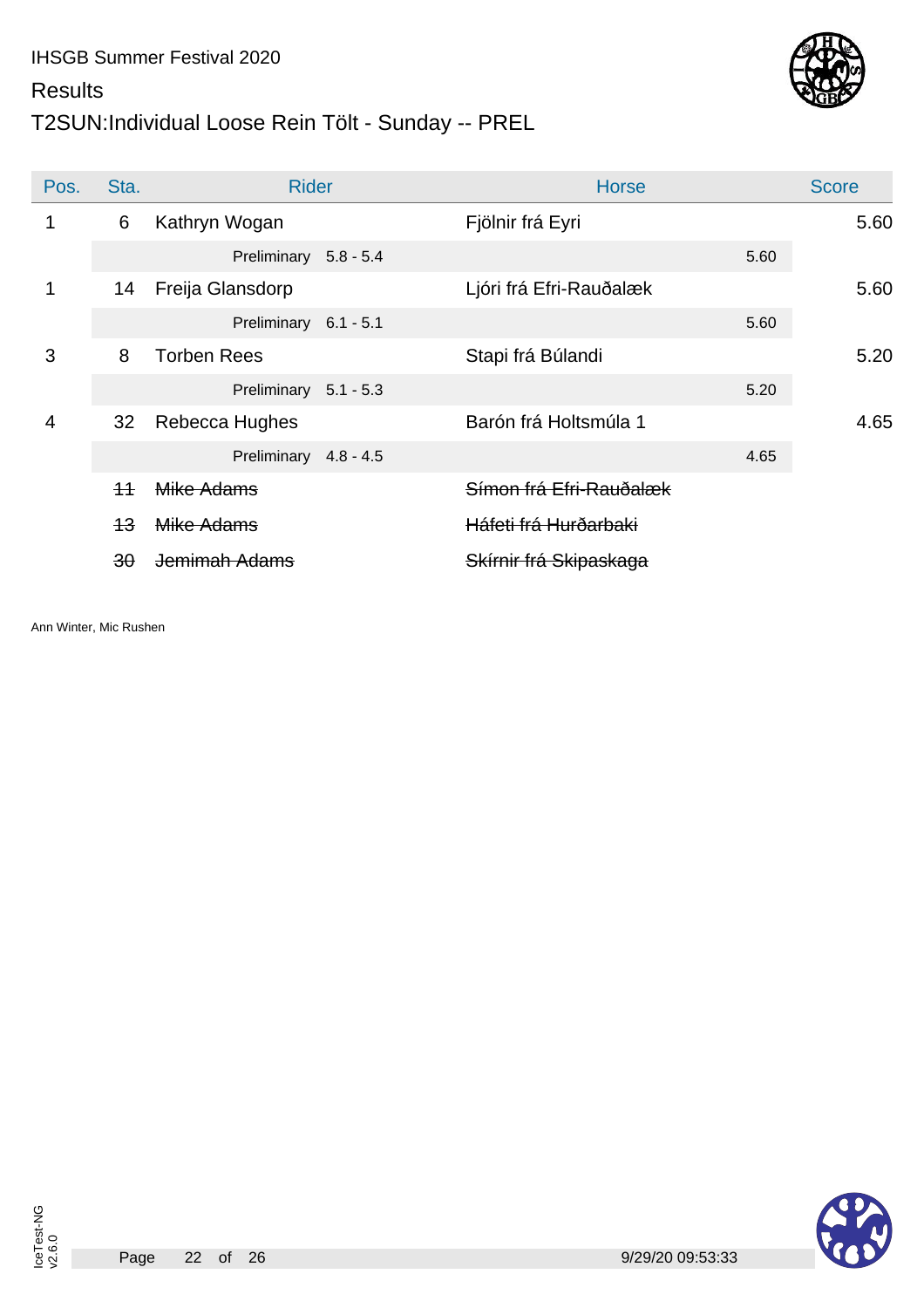### T7SUN:Group Tölt - Sunday -- PREL

![](_page_22_Picture_3.jpeg)

| Pos.           | Sta. | <b>Rider</b>             |                               | <b>Horse</b>                    |             | <b>Score</b> |
|----------------|------|--------------------------|-------------------------------|---------------------------------|-------------|--------------|
|                | 10   | Jane Marfleet            |                               | Káinn frá Efri-Rauðalæk         |             | 5.40         |
|                |      | Preliminary 5.5 - 5.3    |                               |                                 | 5.40        |              |
| $\overline{2}$ | 41   | <b>Kristina Christof</b> |                               | Barón from Aruwimi              |             | 5.25         |
|                |      | Preliminary 5.7 - 4.8    |                               |                                 | 5.25        |              |
| 3              | 33   | Lotta Soderholm          |                               | Kaspar from Witchampton         |             | 4.90         |
|                |      | Preliminary 5.0 - 4.8    |                               |                                 | 4.90        |              |
| $\overline{4}$ | 5    | Linda Rivad              |                               | Fábeina from Etal Rhodes        |             | 3.30         |
|                |      | Preliminary 2.3 - 4.3    |                               |                                 | 3.30        |              |
| 5              | 9    | Rebekah Spowage          |                               | Efridís from Solva              |             | 2.65         |
|                |      | Preliminary 2.3 - 3.0    |                               |                                 | 2.65        |              |
| 6              | 18   | Klara Oberg              |                               | Óður frá Hestasýn               |             | <b>DISQ</b>  |
|                |      |                          | Preliminary $0.0(R) - 4.5(R)$ |                                 | <b>DISQ</b> |              |
|                | 37   | Imogen Cooper            |                               | <b>Balthasar vom Geierkogel</b> |             |              |

Ann Winter, Mic Rushen

![](_page_22_Picture_6.jpeg)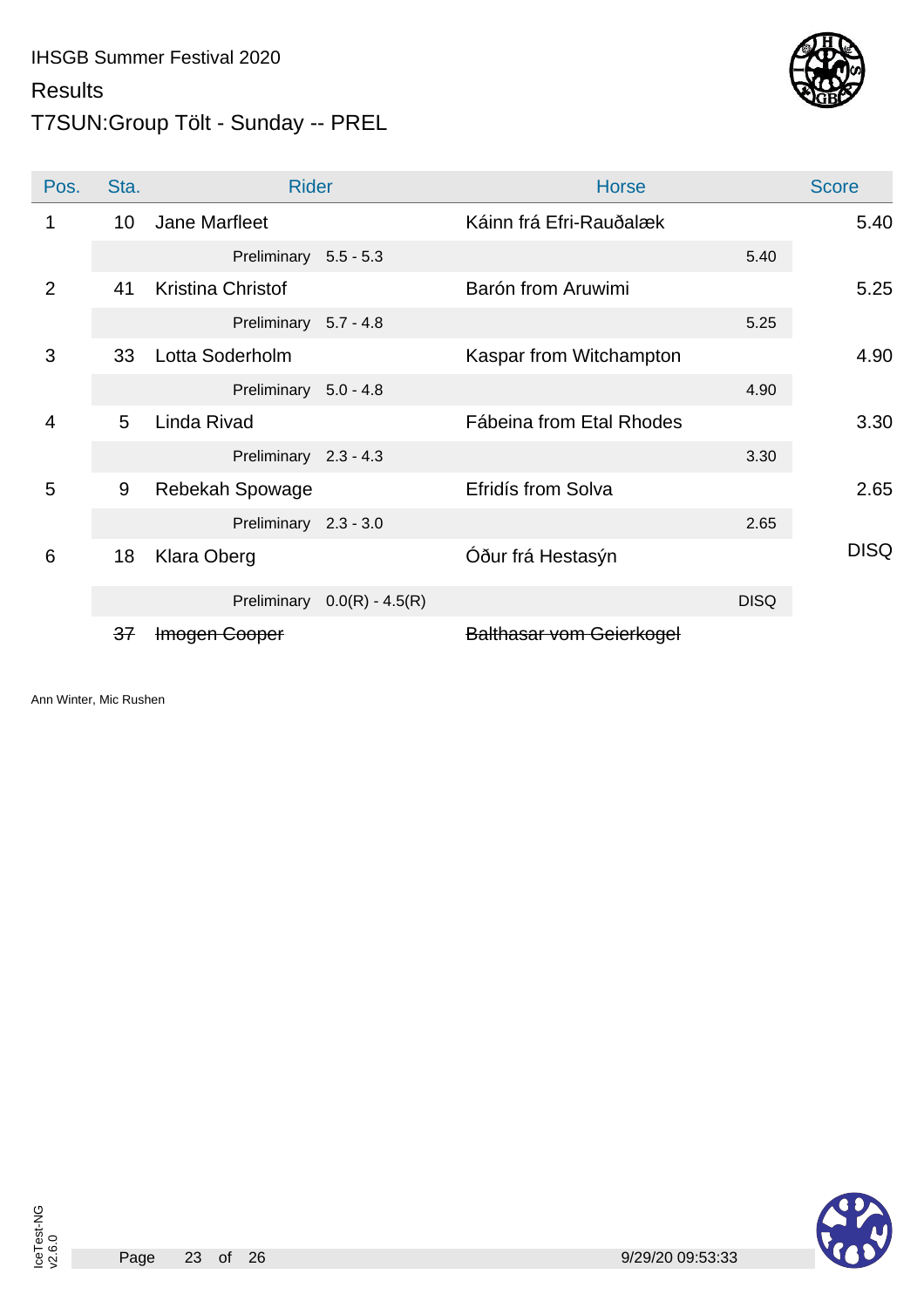![](_page_23_Picture_1.jpeg)

## T8SUN:Group Tölt - Sun -- PREL

| Pos.           | Sta. | <b>Rider</b>             |                             | <b>Horse</b>                   |      | <b>Score</b> |
|----------------|------|--------------------------|-----------------------------|--------------------------------|------|--------------|
| 1              | 16   | <b>Cristina Edwards</b>  |                             | Þokkadís frá Hrafnkelsstöðum 1 |      | 5.43         |
|                |      | Preliminary              | $5.8 - 5.0 - 5.5$           |                                | 5.43 |              |
| $\overline{2}$ | 41   | <b>Kristina Christof</b> |                             | Barón from Aruwimi             |      | 5.37         |
|                |      |                          | Preliminary 5.8 - 5.0 - 5.3 |                                | 5.37 |              |
| 3              | 33   | Lotta Soderholm          |                             | Kaspar from Witchampton        |      | 5.00         |
|                |      |                          | Preliminary 5.5 - 5.0 - 4.5 |                                | 5.00 |              |
| 4              | 27   | <b>Harriet Bye</b>       |                             | Maístjarna from Solva          |      | 3.80         |
|                |      |                          | Preliminary 3.3 - 4.3 - 3.8 |                                | 3.80 |              |
| 5              | 18   | <b>Klara Oberg</b>       |                             | Óður frá Hestasýn              |      | 3.20         |
|                |      |                          | Preliminary 3.5 - 3.3 - 2.8 |                                | 3.20 |              |
| 6              | 9    | Rebekah Spowage          |                             | Efridís from Solva             |      | 2.43         |
|                |      |                          | Preliminary 2.3 - 3.0 - 2.0 |                                | 2.43 |              |
| $\overline{7}$ | 15   | <b>Richard Gledhill</b>  |                             | Dúna from Highbridge           |      | 1.67         |
|                |      |                          | Preliminary 1.0 - 3.0 - 1.0 |                                | 1.67 |              |
| $\overline{7}$ | 36   | Alexandra Angenoort      |                             | Viti vom Auschnippetal         |      | 1.67         |
|                |      |                          | Preliminary 2.0 - 2.0 - 1.0 |                                | 1.67 |              |

Ann Winter, Mic Rushen, Fi Pugh

![](_page_23_Picture_5.jpeg)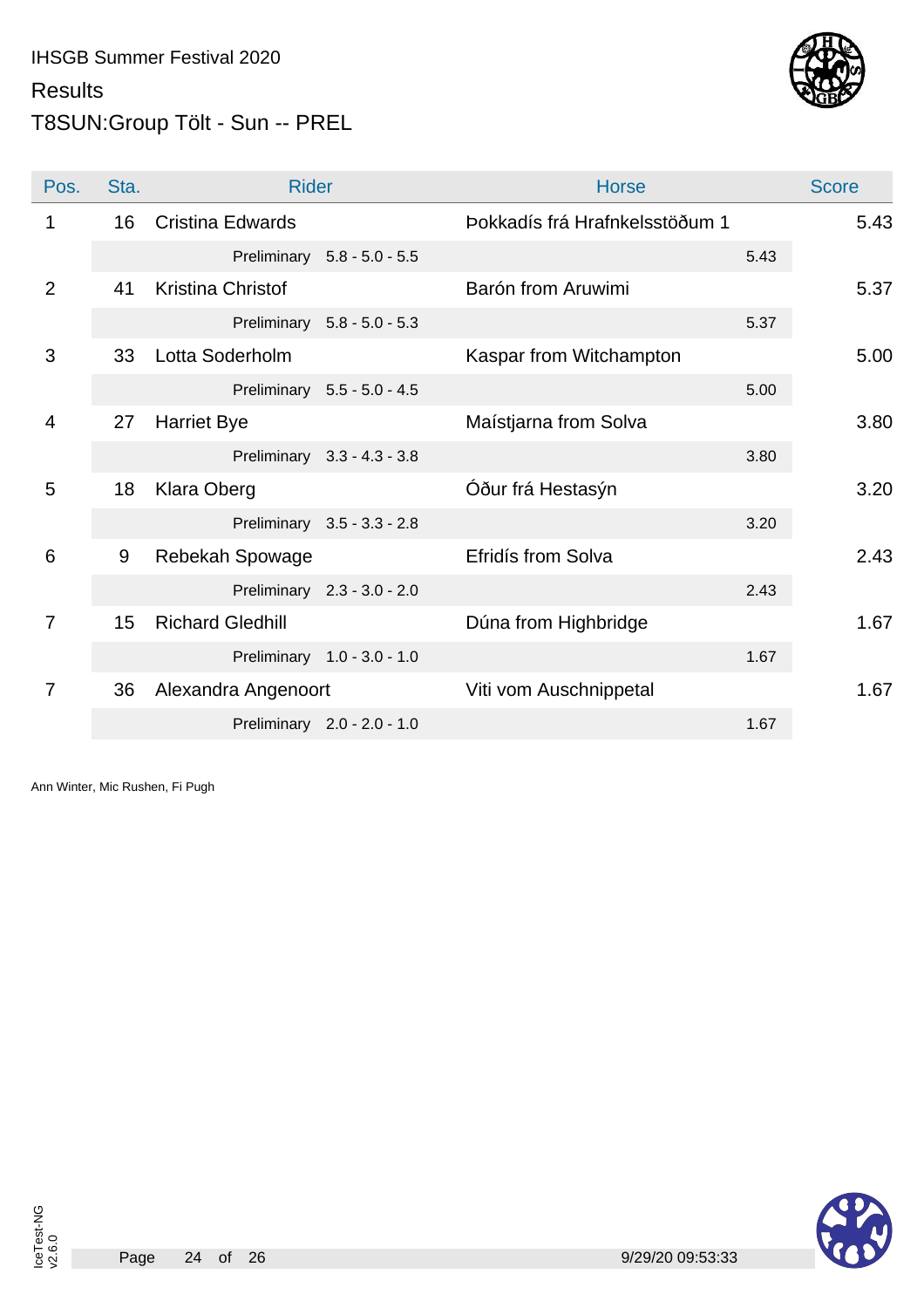![](_page_24_Picture_1.jpeg)

![](_page_24_Picture_2.jpeg)

| Pos. | Sta. | <b>Rider</b>                | <b>Horse</b>          | <b>Score</b> |
|------|------|-----------------------------|-----------------------|--------------|
|      | 20   | Rona Frame                  | Hólmar frá Oddhóli    | 4.70         |
|      |      | Preliminary 4.8 - 4.8 - 4.5 | 4.70                  |              |
| 2    | 28   | Martine Bye-Duke            | Lois from Siamber Wen | 3.00         |
|      |      | Preliminary 3.7 - 2.8 - 2.5 | 3.00                  |              |
|      | 9    | Rebekah Spowage             | Efridís from Solva    |              |

![](_page_24_Picture_8.jpeg)